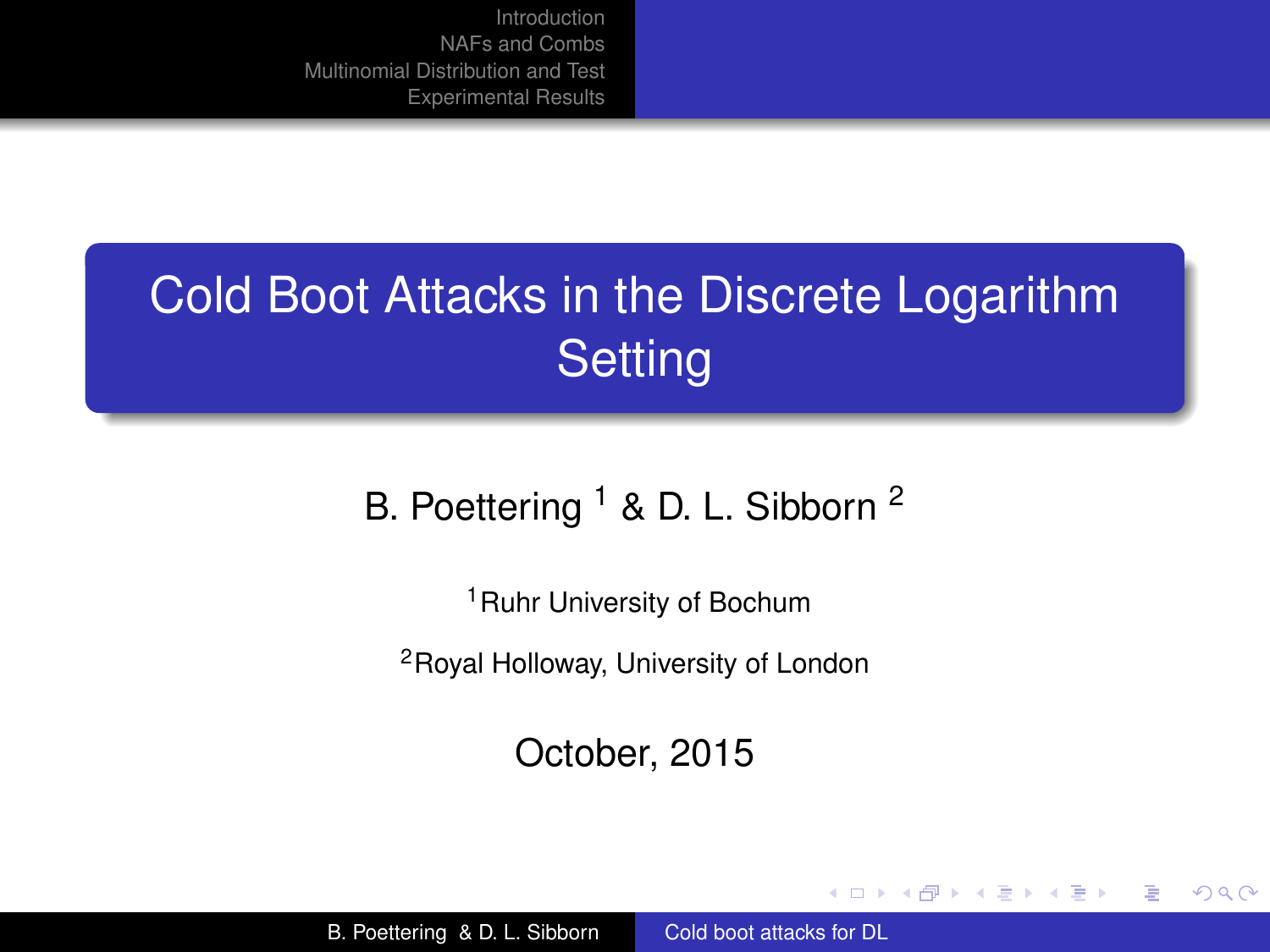### Outline of the talk









B. Poettering & D. L. Sibborn [Cold boot attacks for DL](#page-0-0)

イロメ イ押 メイヨメ イヨメ

÷.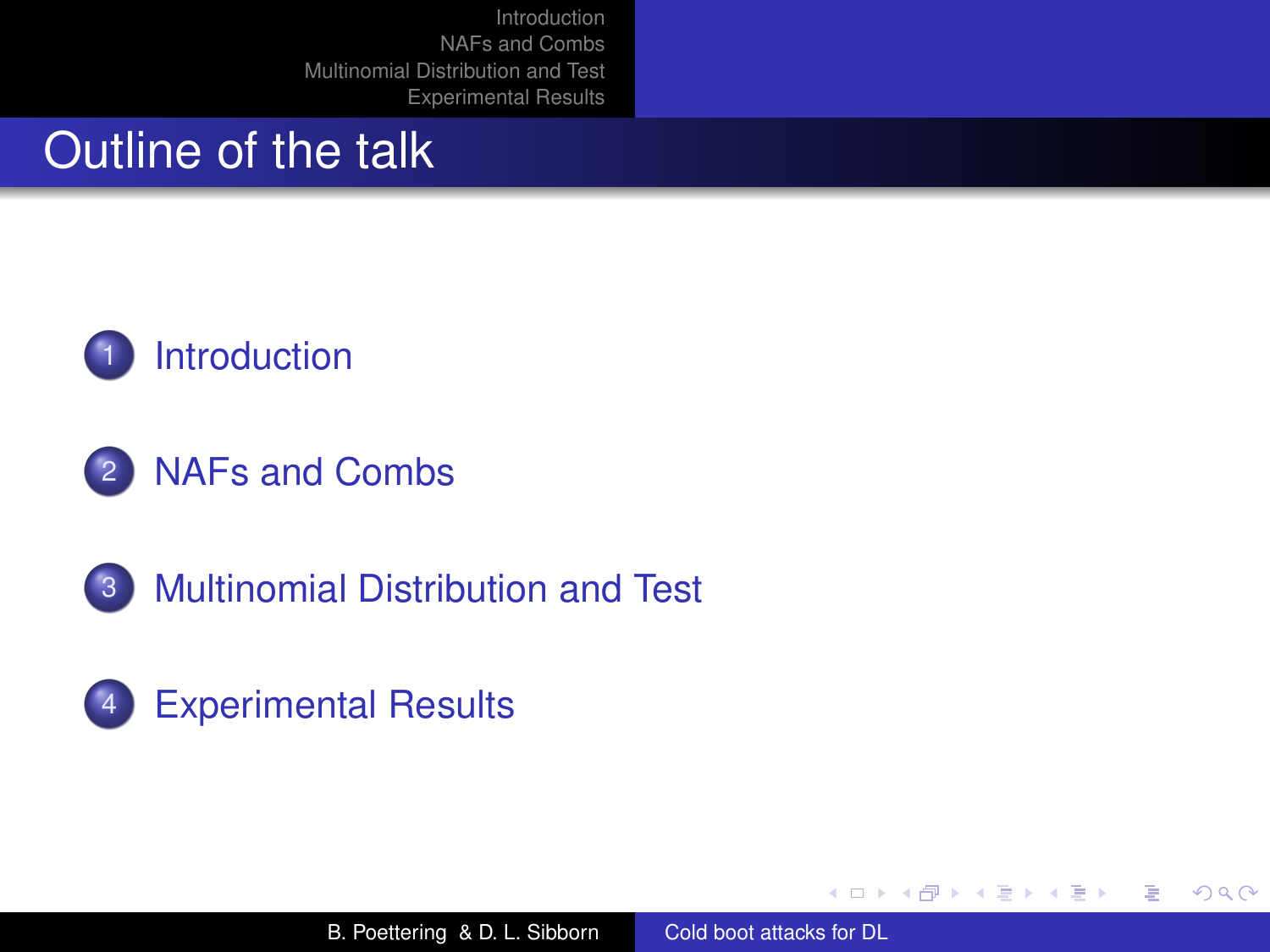# Cold Boot Attacks

- Usenix 2008 Halderman et al. noted that DRAMs retain their contents for a while after power is lost.
- Bits in memory can be extracted (but it requires physical access to the machine).
	- The attacker can insert a flash drive to the target machine,
	- 2 the attacker turns off the machine,
	- <sup>3</sup> the computer is restarted and the memory contents are copied to the flash drive.
- Unfortunately, the extracted bits will have errors.

<span id="page-2-0"></span> $2Q$ 

④ → ④ → ④ ⇒ → → →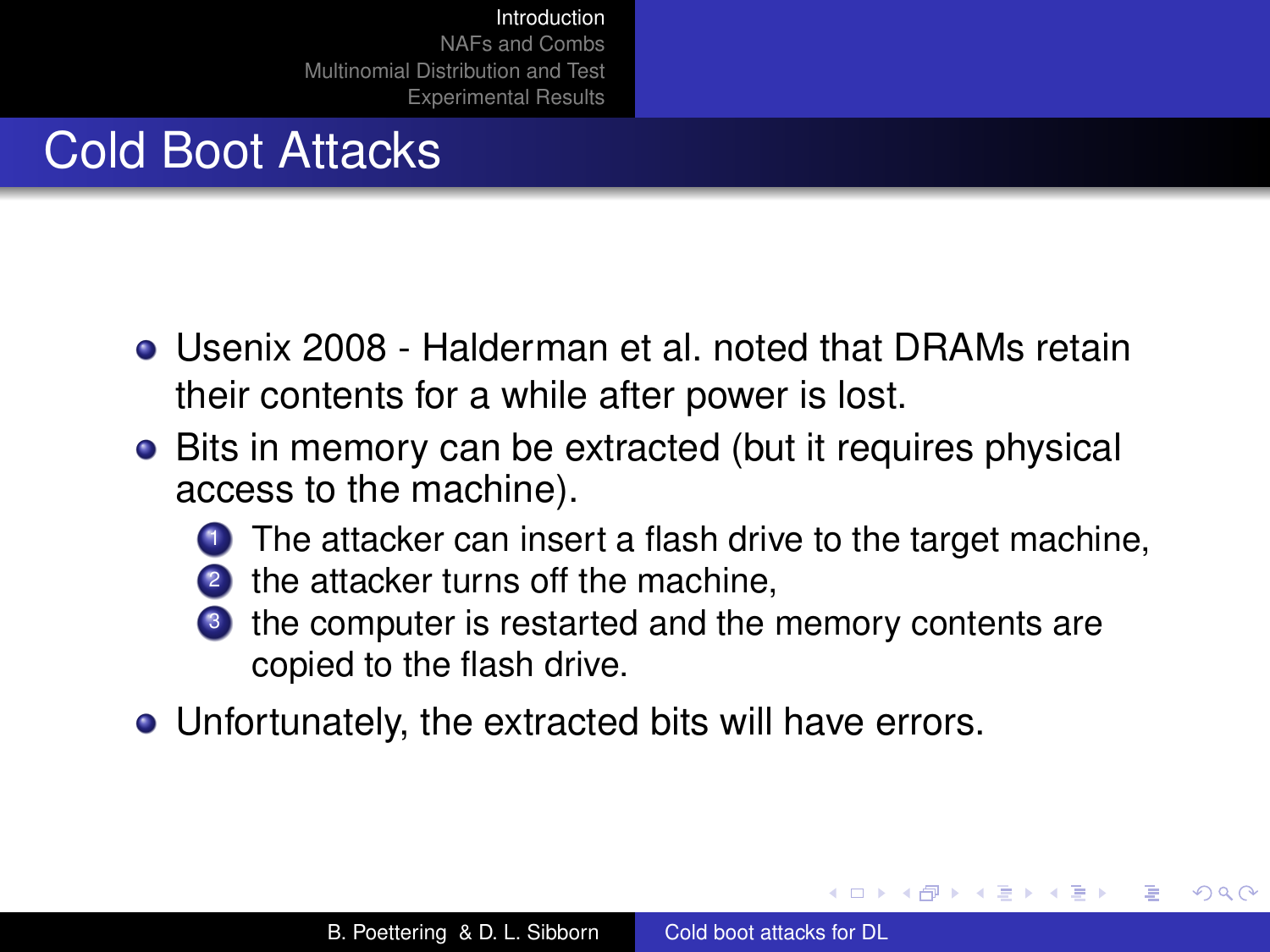# Cold Boot Attacks

- The number of errors depends on a number of things.
- The machine: newer machines lose data quicker.
- The temperature: bits decay quicker at higher temperatures.
- The amount of time since power was lost: less time results in fewer errors.

K 御 ▶ K ヨ ▶ K ヨ ▶

4 0 8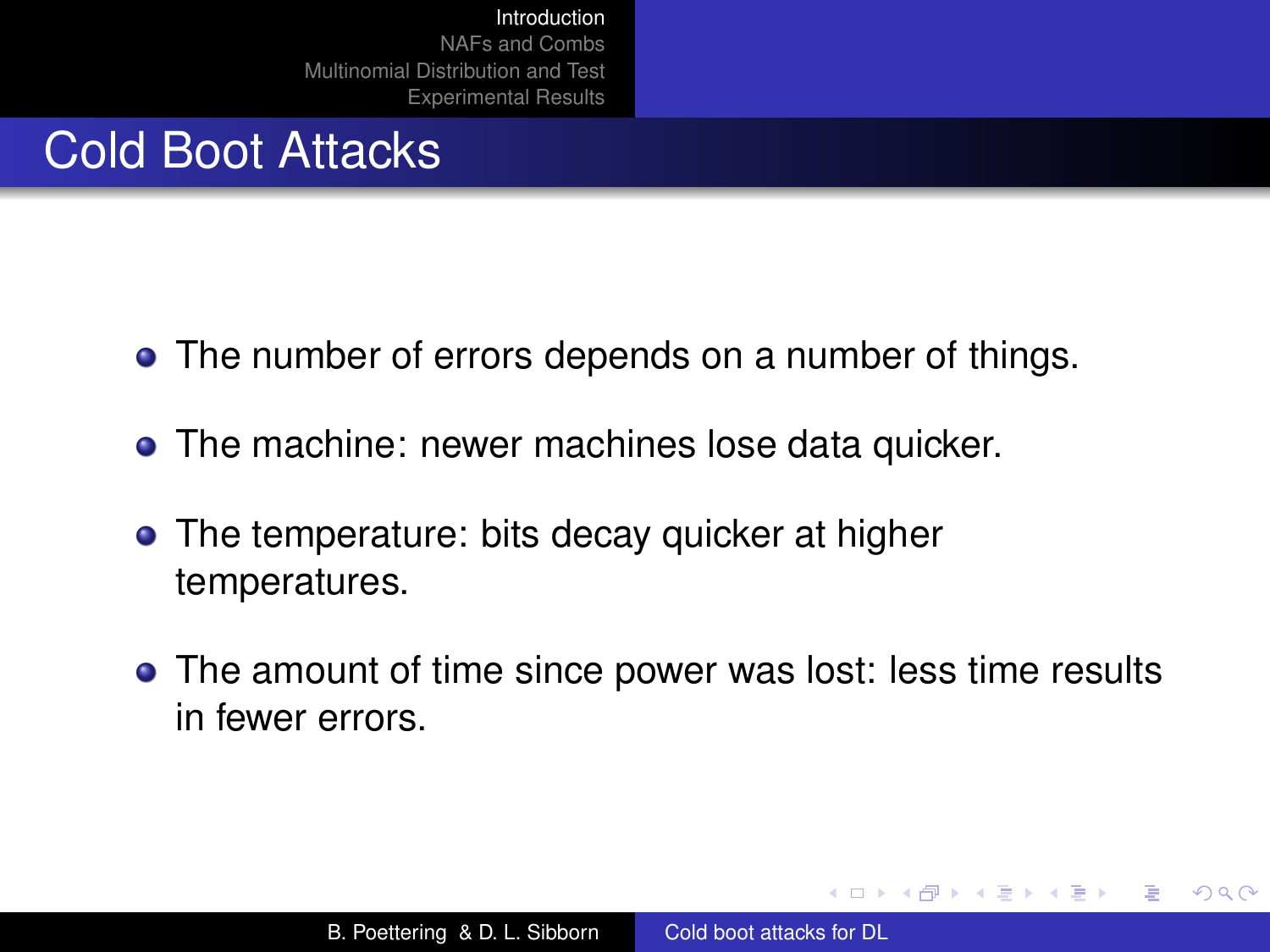# Degradation of bits

- At room temperature, some machines erase all data within 2.5 seconds. Others require 35 seconds.
- At temperatures of  $-50^{\circ}$ C (via the use of compressed air) all machines retained at least 99.9% of data after 60 seconds without power.
- Cooling memory chips with liquid nitrogen resulted in only 0.17% of bits degrading after 60 minutes without power.

← 何 ト + ヨ ト

 $\Omega$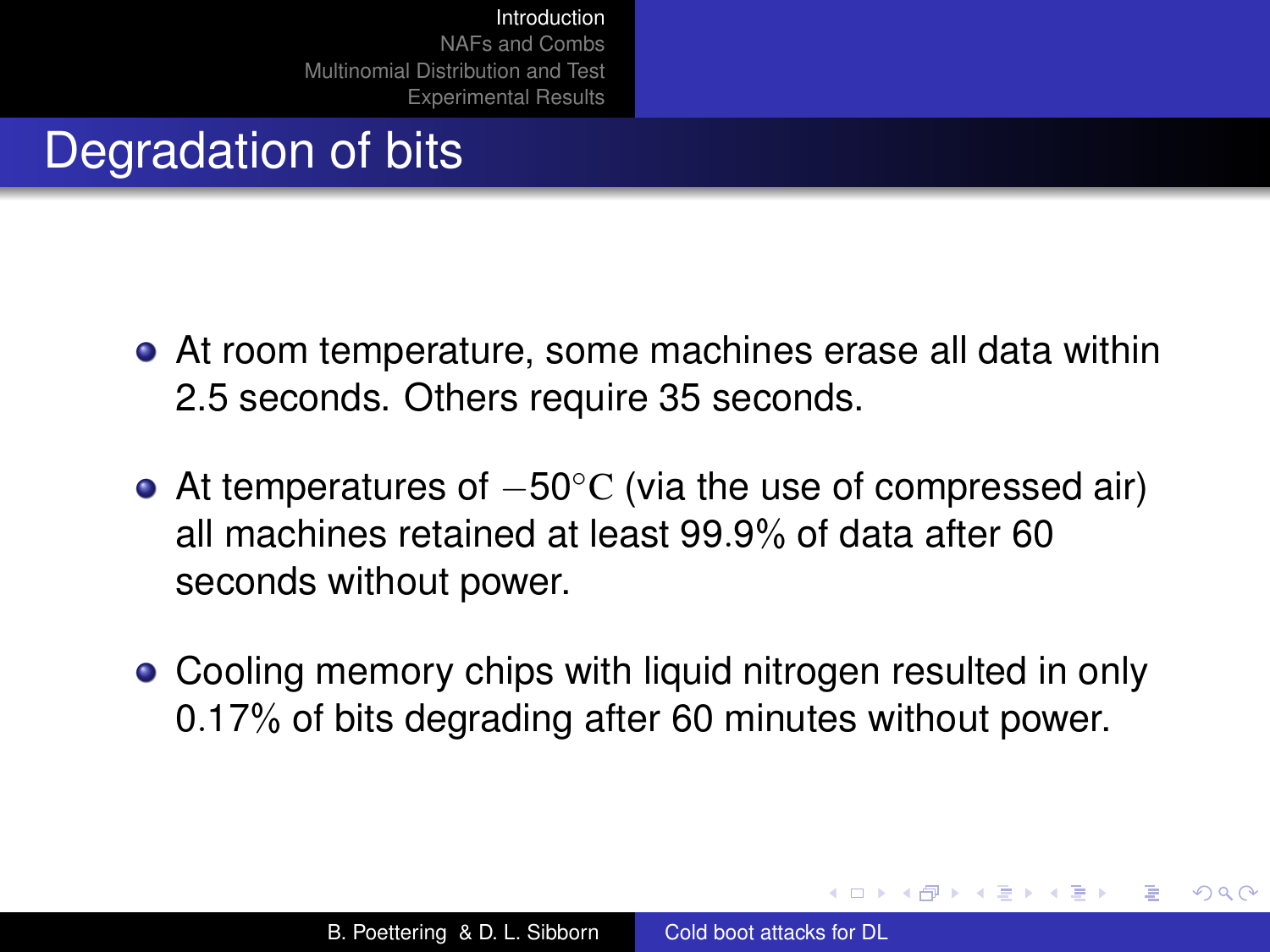# Cold Boot Attacks

- Portions of memory are either a  $1 \rightarrow 0$  region or  $0 \rightarrow 1$ .
- In a 1  $\rightarrow$  0 region, 0 bits will always flip with very low probability (<1%), but 1 bits will flip with much higher probability.



 $290$ 

← 伊 ト + ヨ ト

4 0 8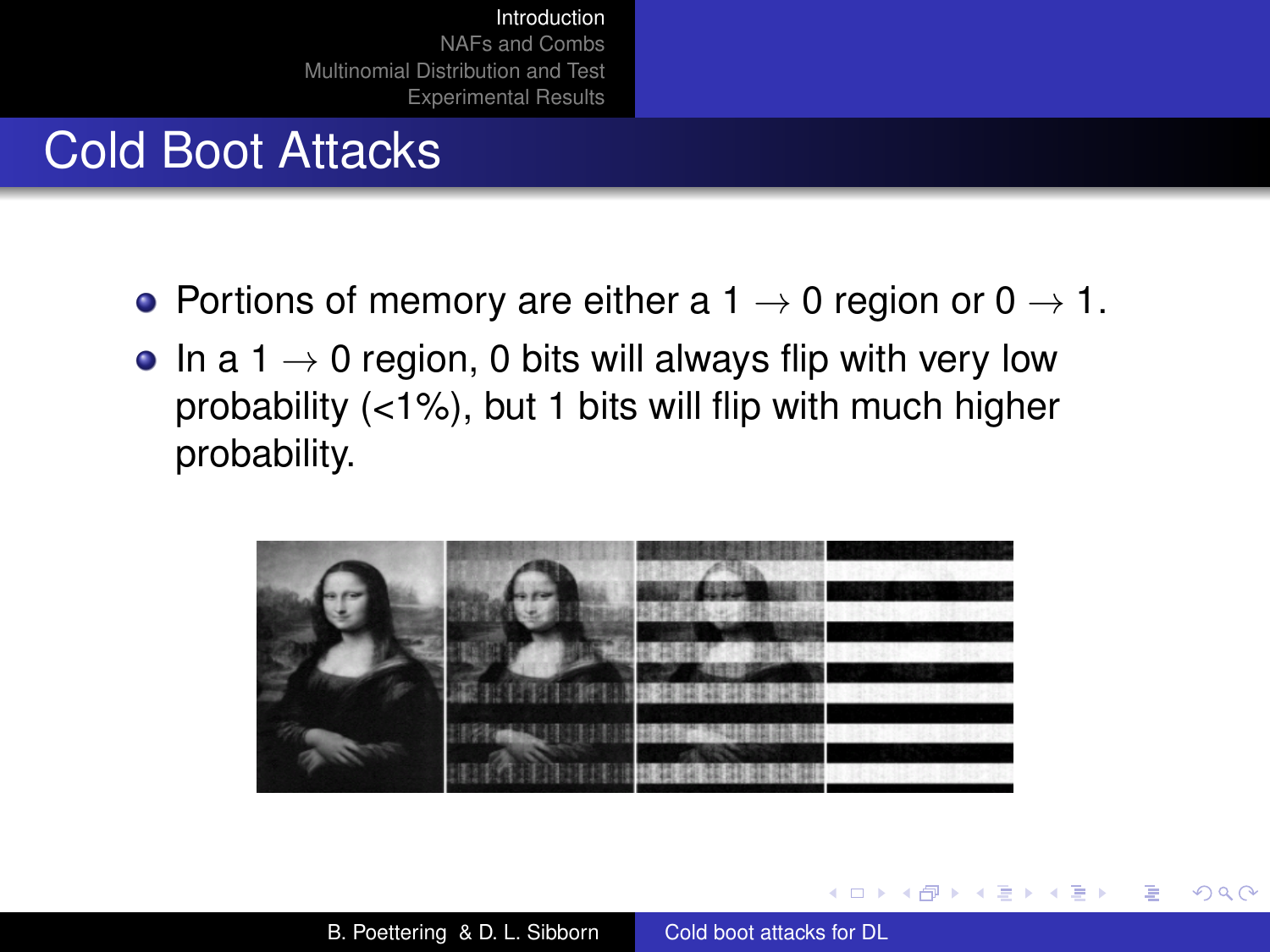# Cold Boot Attacks

- Why is this a problem?
- Secrets will be stored in memory.
- If we can recover a noisy memory image, it might be possible to recover private keys.

#### Important Question

Given a noisy key obtained from a cold boot attack, how can we recover the original key?

 $2Q$ 

④ → ④ → ④ ⇒ → → →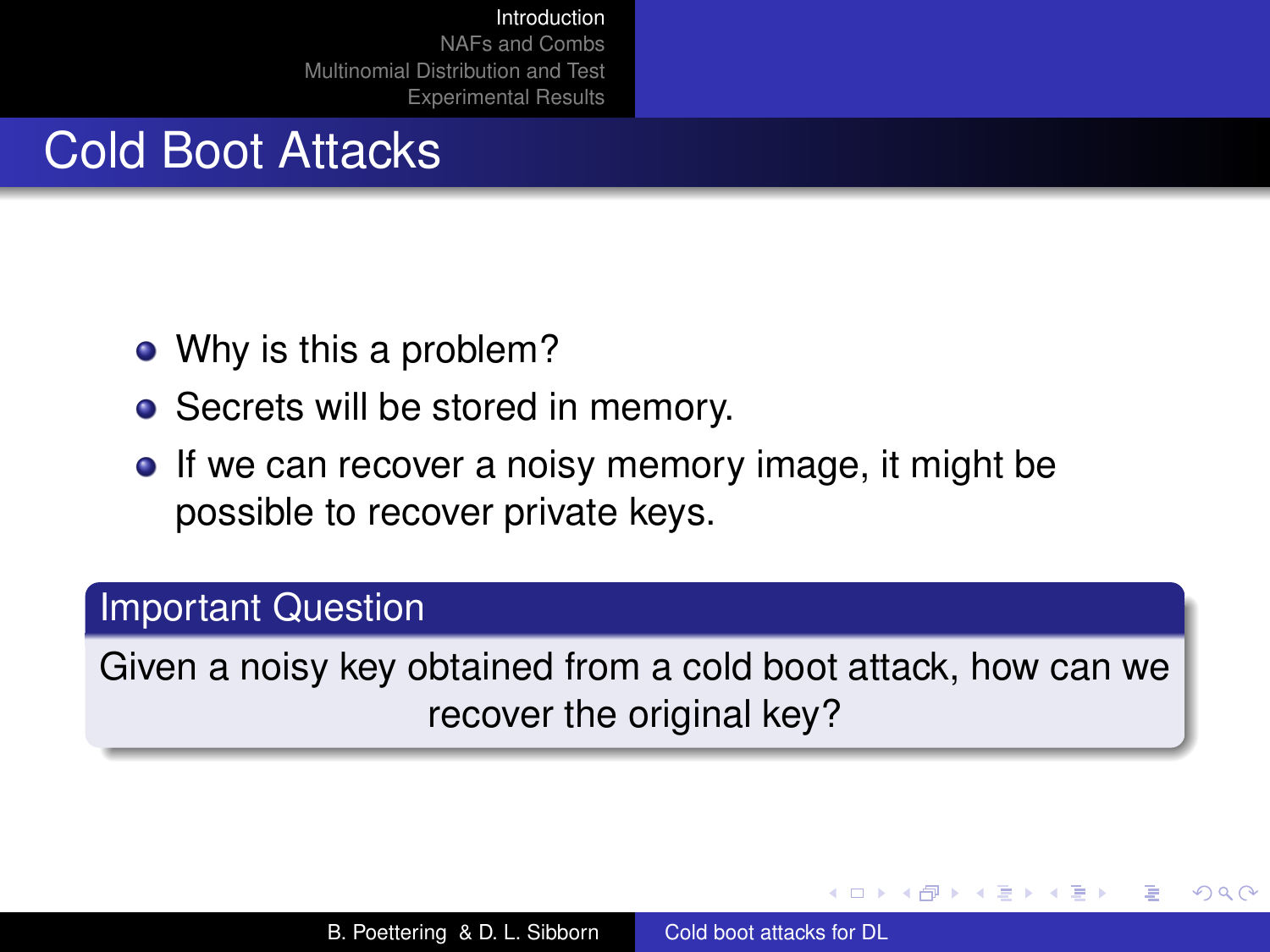## Previous Approaches

- This question has been addressed many times before.
- Most cold boot attacks consider the reconstruction of RSA private keys.
- There are attacks against symmetric schemes such as DES and AES.
- There is only one paper that discusses cold boot attacks in the discrete logarithm setting.

 $\langle \oplus \rangle$  +  $\langle \oplus \rangle$  +  $\langle$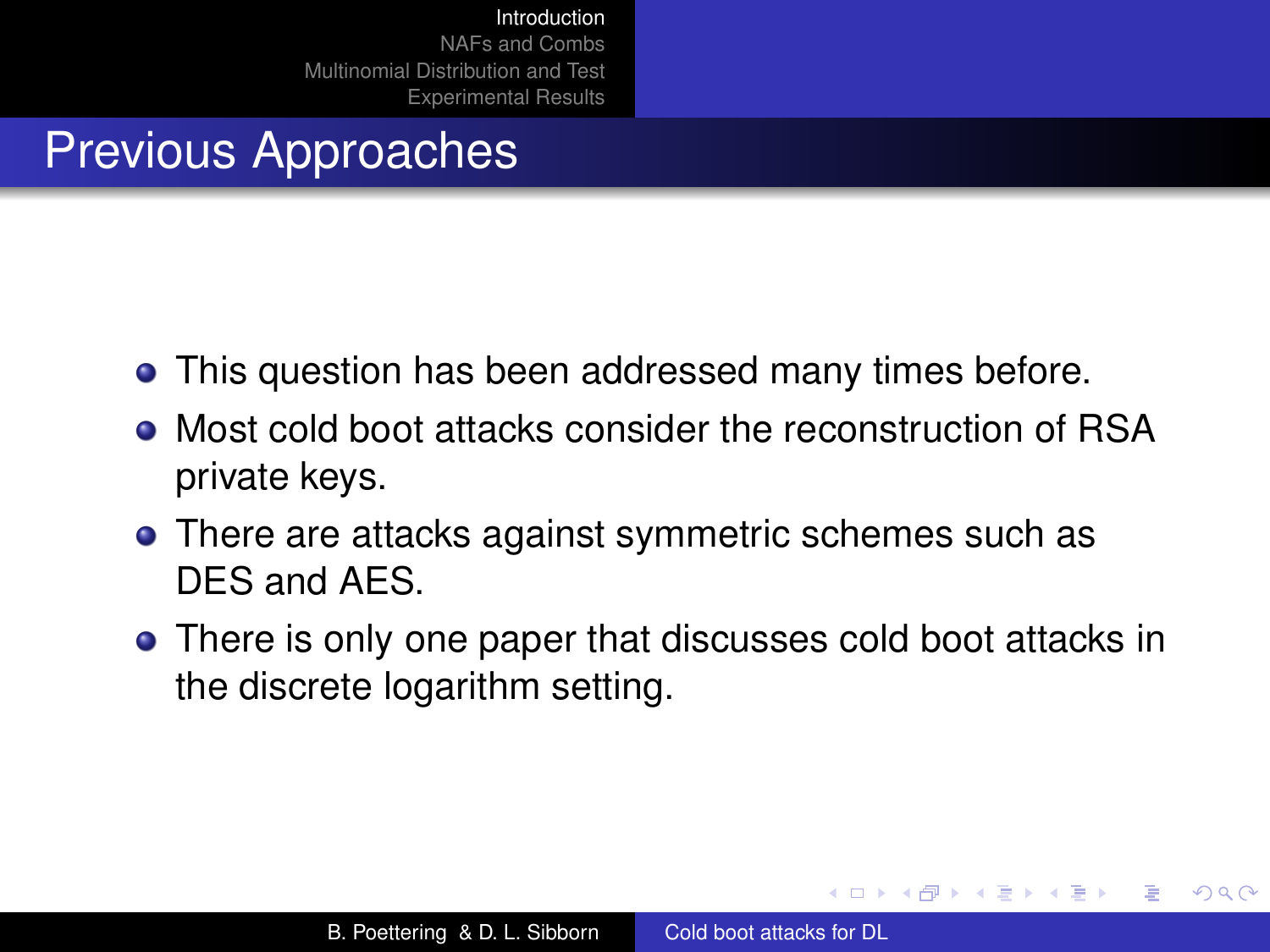# Cold Boot Attacks for Discrete Logarithm Keys

- Cold boot attacks usually exploit redundancy in the private key's in-memory representation.
- E.g. in practice RSA private keys contain the parameters  $(p, q, d, d_p, d_q, q_p^{-1})$  instead of just *d*.
- For previous DL cold boot attacks, the authors (Lee et al.) assumed there was no redundancy in the key.

K 御 ▶ K ヨ ▶ K ヨ ▶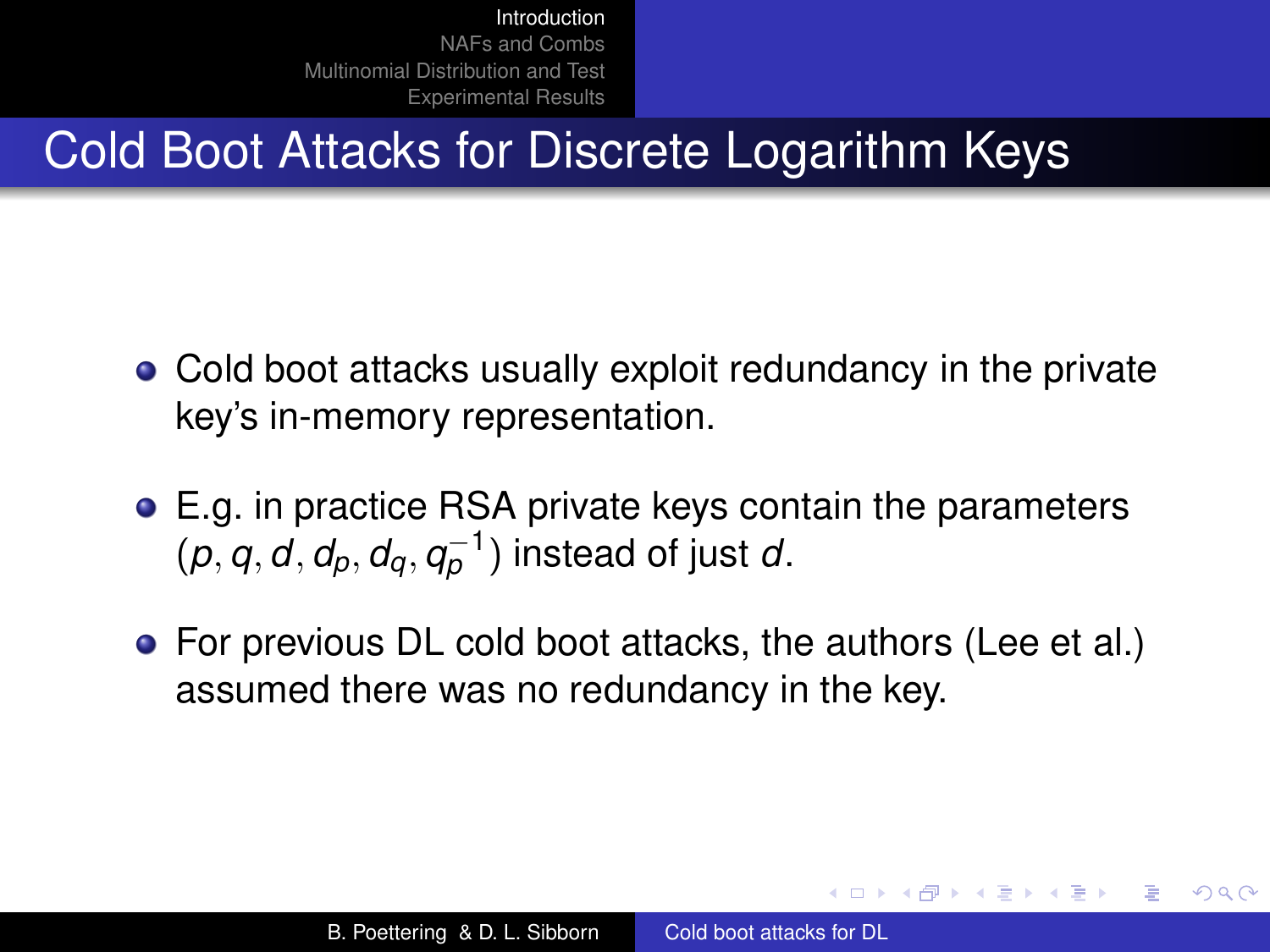# Lee et al.'s Approach

• Algorithm in a nutshell:

Let *n* be the length of the key, and let  $\delta$  be the maximum probability that a bit flips.

For  $i = 0$  to  $|n\delta|$ :



**1** Assume the key has *i* errors,

- <sup>2</sup> attempt to recover the key using a modified 'splitting system' algorithm,
- if the key is found, output it.

K ロ ⊁ K 何 ≯ K ヨ ⊁ K ヨ ⊁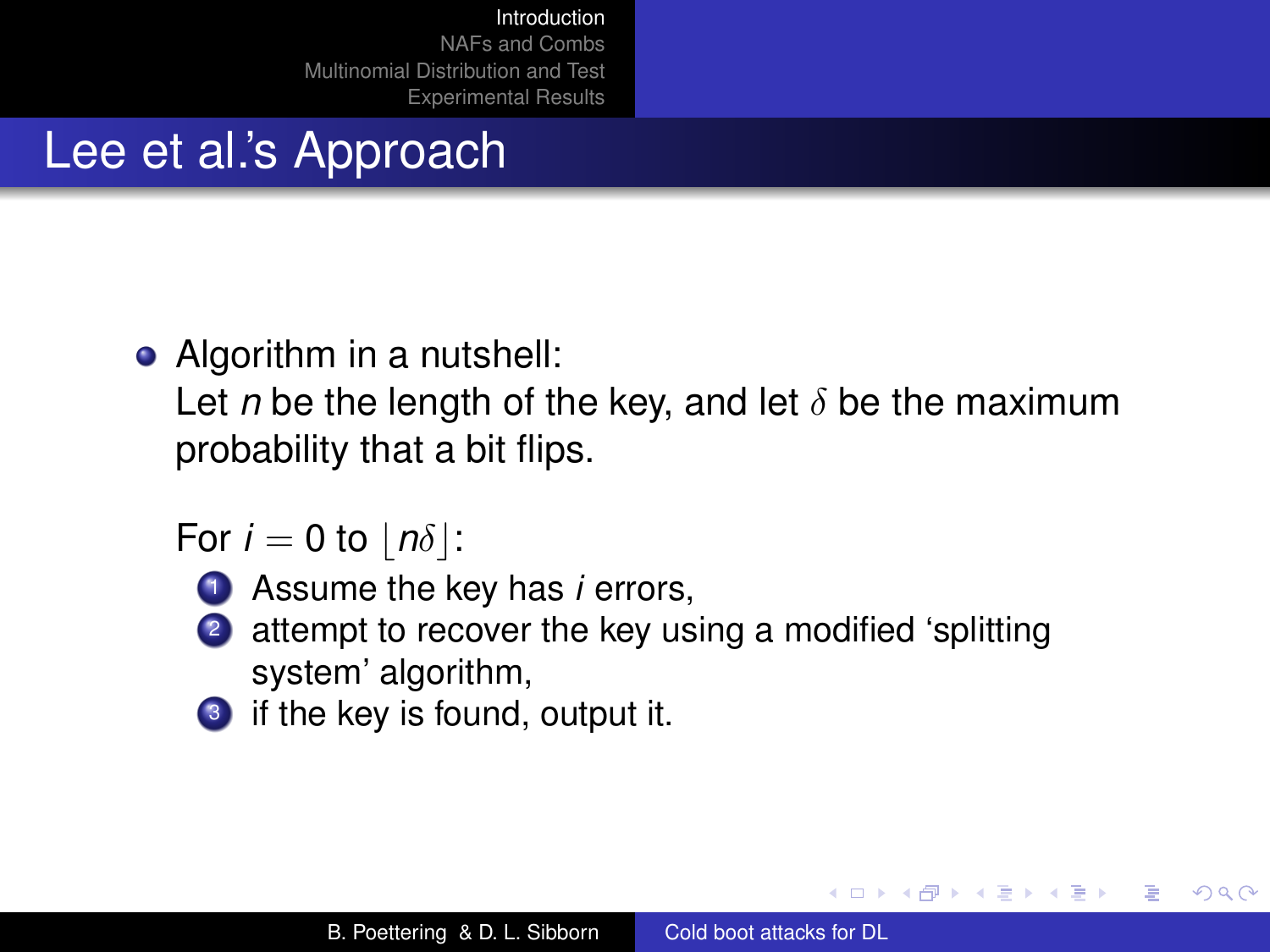Problems with this approach

- **It is not much better than a brute-force search.**
- The algorithm assumes we know an upper bound for the number of errors.
- The algorithm is designed to work for symmetric errors (i.e.,  $\mathbb{P}(1 \to 0) = \mathbb{P}(0 \to 1)$ ), but this does not reflect the behaviour of a cold boot attack.

K 御 ▶ K ヨ ▶ K ヨ ▶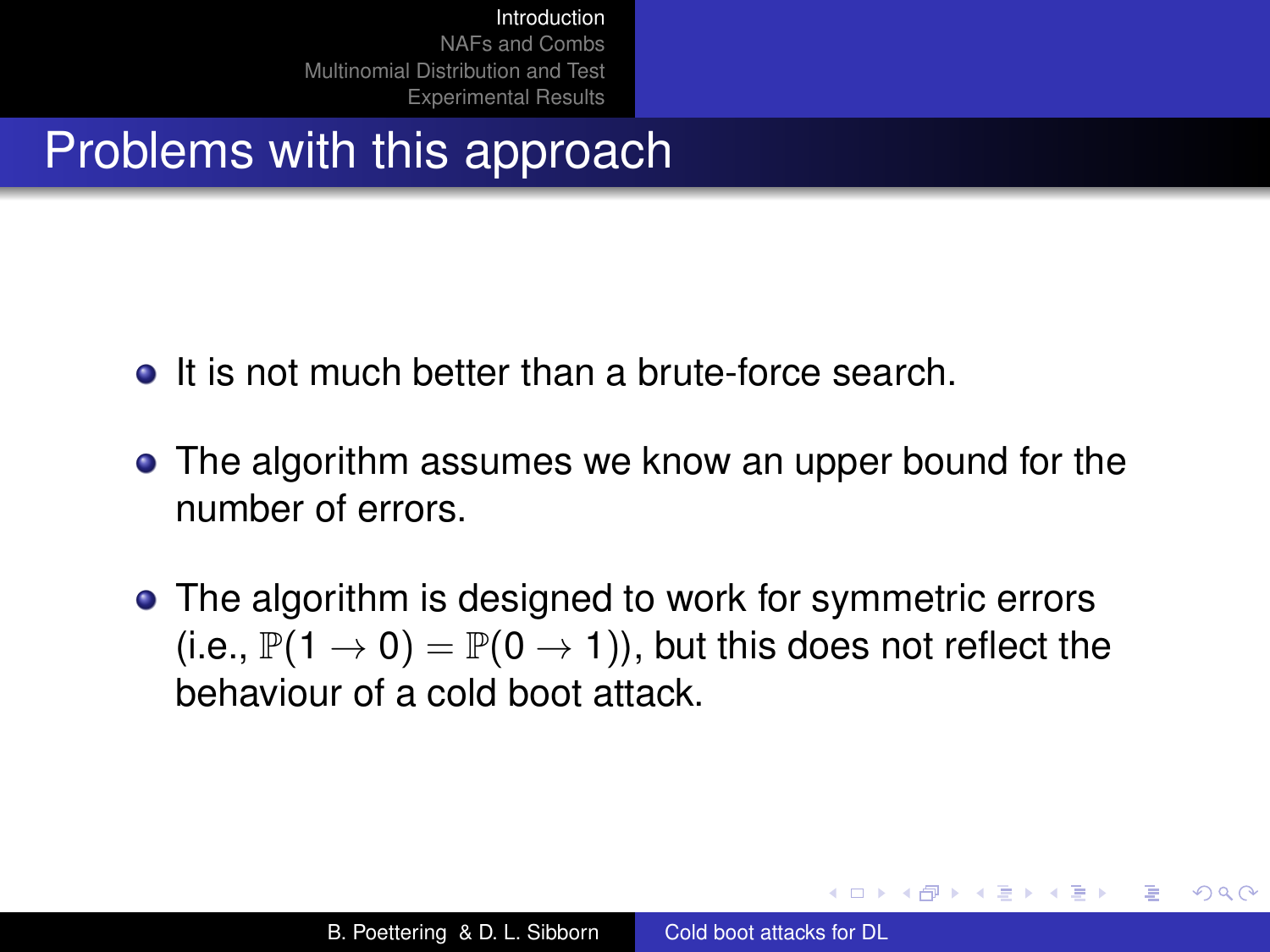### Improving the approach

- There are several ways we can improve key-recovery techniques in the DL setting.
- The most obvious way is to find redundant representations of keys.

#### Important Question

Are there any discrete logarithm implementations that contain redundant information about the private key?

イロメ イ押 メイヨメ イヨメ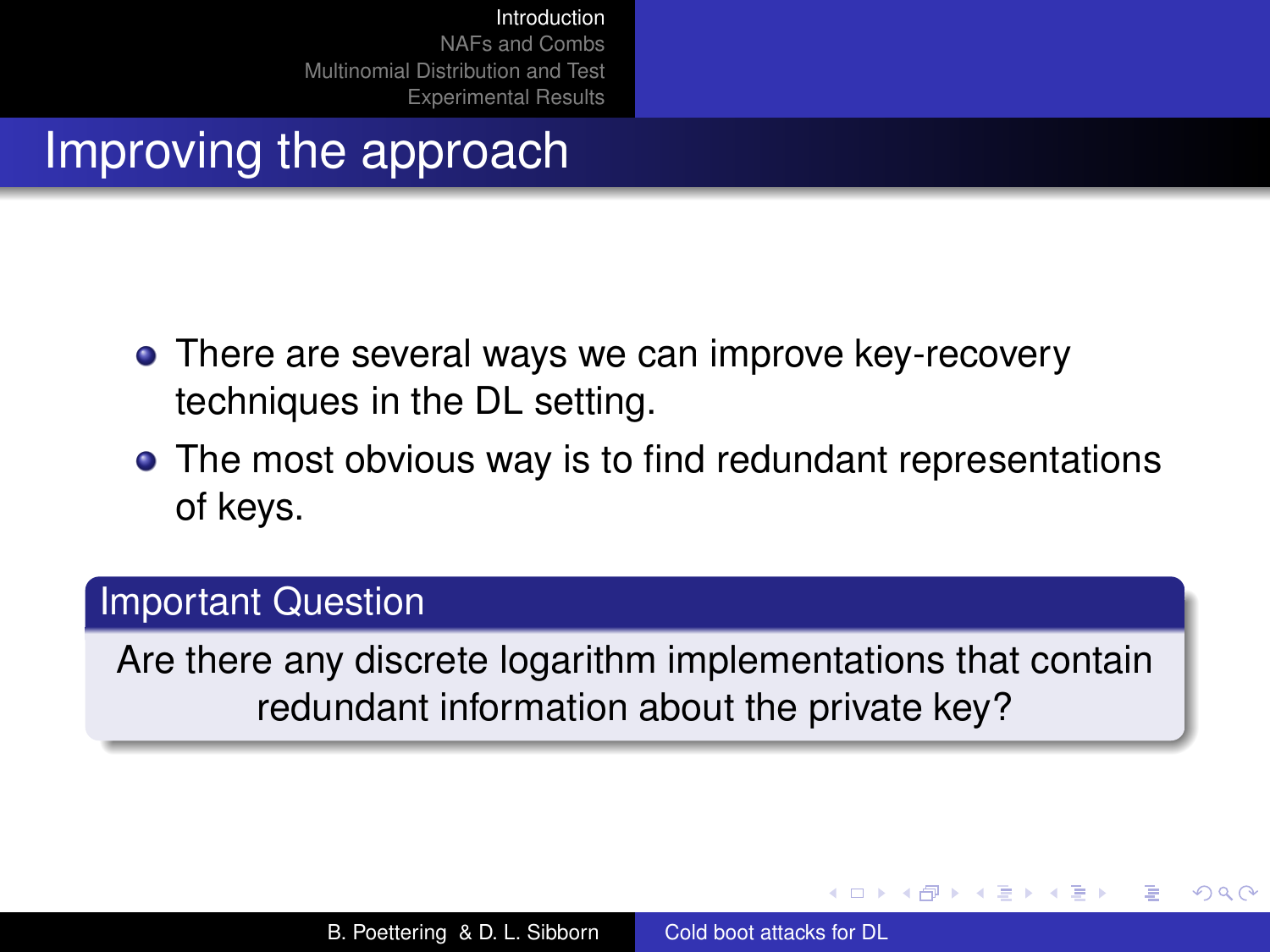# Non-Adjacent Forms (NAFs)

- The simplest NAF re-encodes a scalar  $x \in \{0,1\}^\ell$  as a string  $x' \in \{0, 1, -1\}^{\ell+1}$ .
- Binary expansion:  $7 = 2^2 + 2^1 + 2^0 = 111_2$ .
- Alternatively  $7 = 2^3 2^0$ , so NAF $(111_2) = 1$  0 0  $-1$ .
- The NAF is designed to reduce the number of additions.
- For elliptic curves, subtractions are as efficient as additions.
- The NAF is more efficient than the standard double-and-add algorithm.

イロメ 不優 トメ ヨ メ ス ヨ メー

<span id="page-12-0"></span>ă.  $QQ$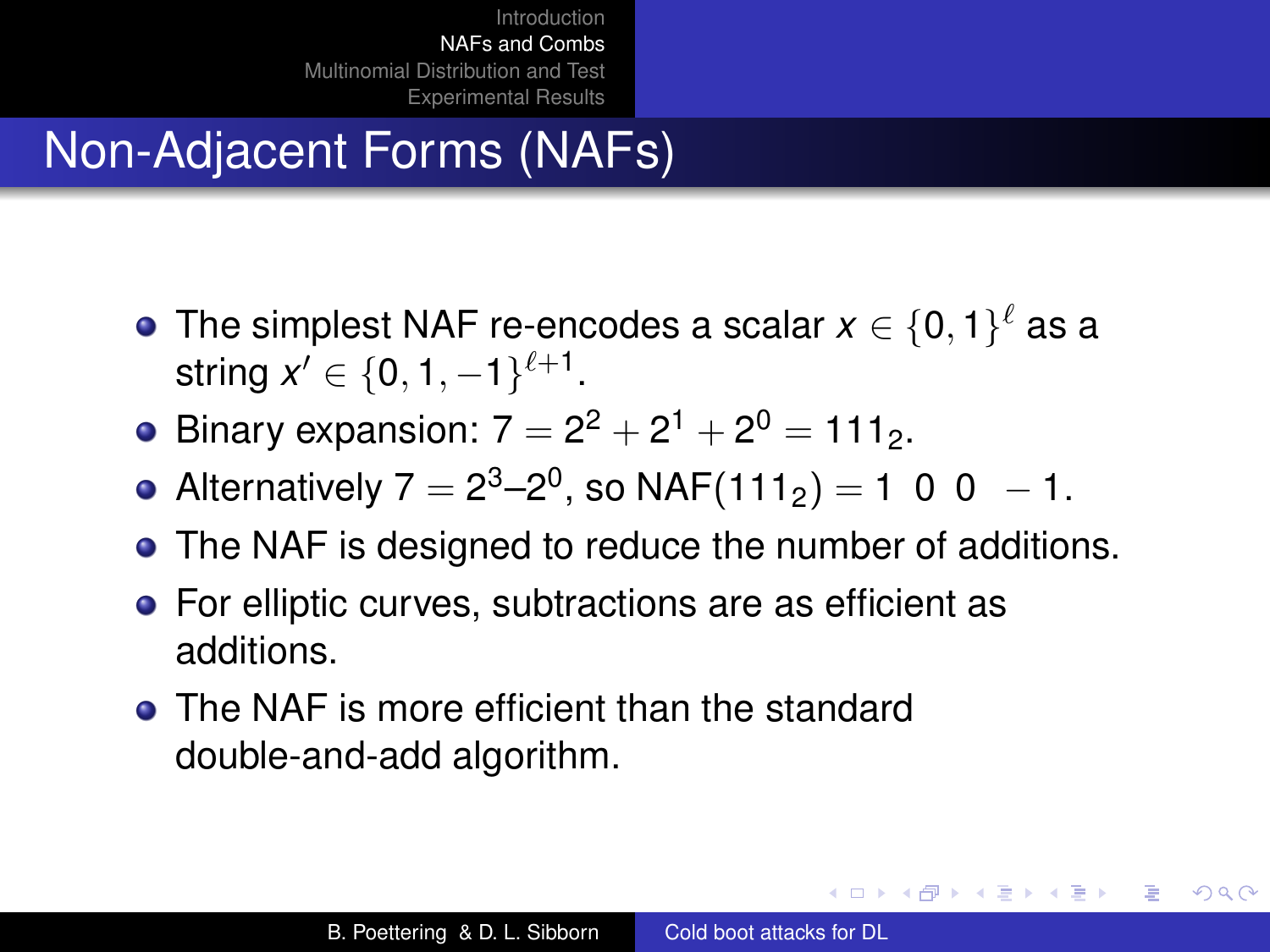## NAFs

- A generalised and modified version of this NAF is used for OpenSSL elliptic curve implementations.
- The generalised NAF has *width w*. This means there is at most one non-zero digit in any string of length w (and digits are any odd number between  $-2^{w-1} + 1$  and  $2^{w-1} - 1$ ).
- The modified version of the NAF may alter the  $w + 1$  most significant digits of the NAF (to increase efficiency).

 $\left\{ \begin{array}{ccc} 1 & 0 & 0 \\ 0 & 1 & 0 \end{array} \right.$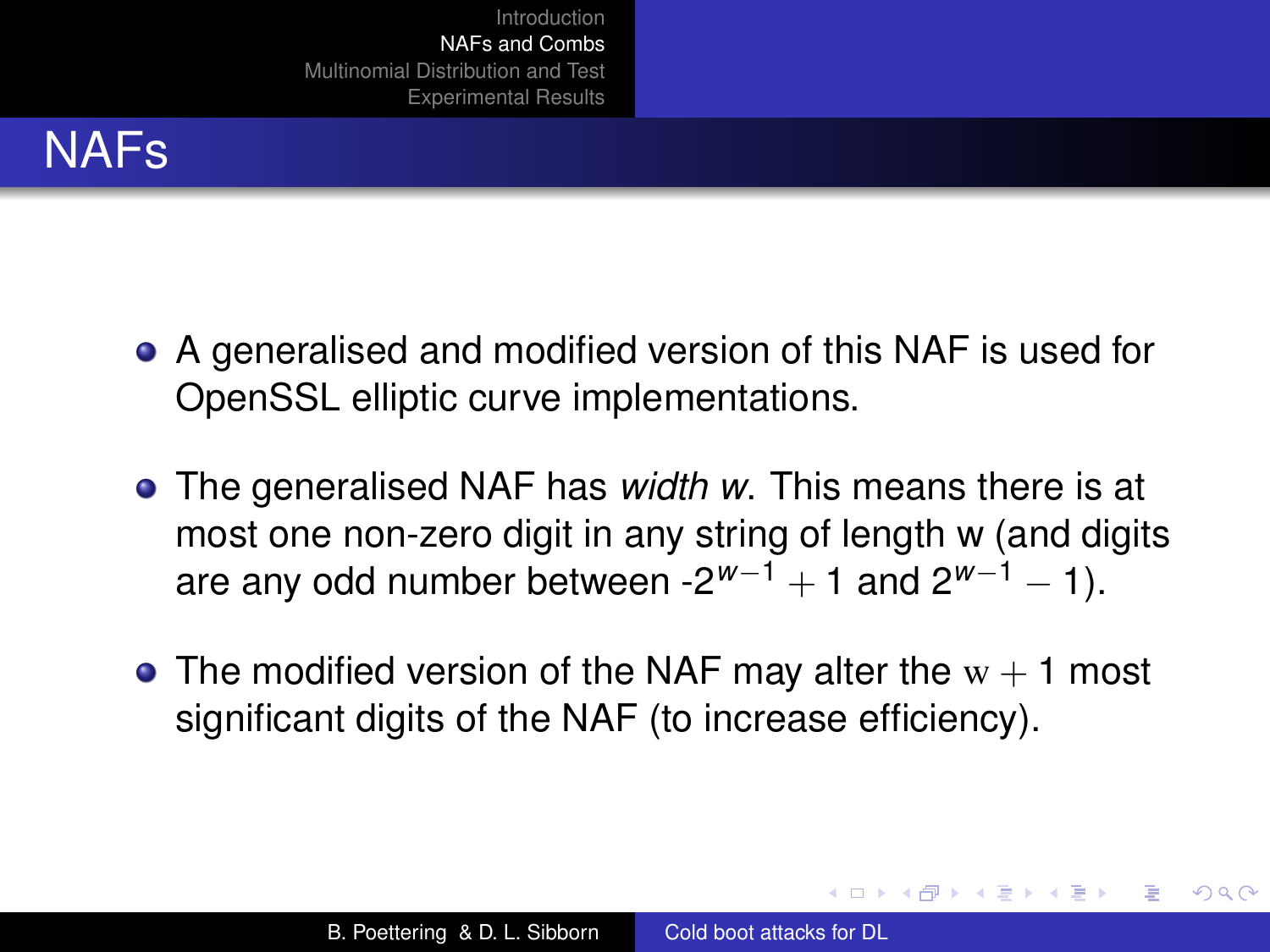### In-memory representation of NAFs

- In OpenSSL, each digit of the NAF is represented as a byte in memory.
- The digits are represented using two-complement arithmetic.
- For example,
	- $-3 \rightarrow 11111101$
	- $-1 \rightarrow 11111111$
	- $-0 \rightarrow 00000000$
	- $-1 \rightarrow 00000001$
	- $-3 \rightarrow 00000011$ .

イロト イ押 トイヨ トイヨ トー

÷.  $QQ$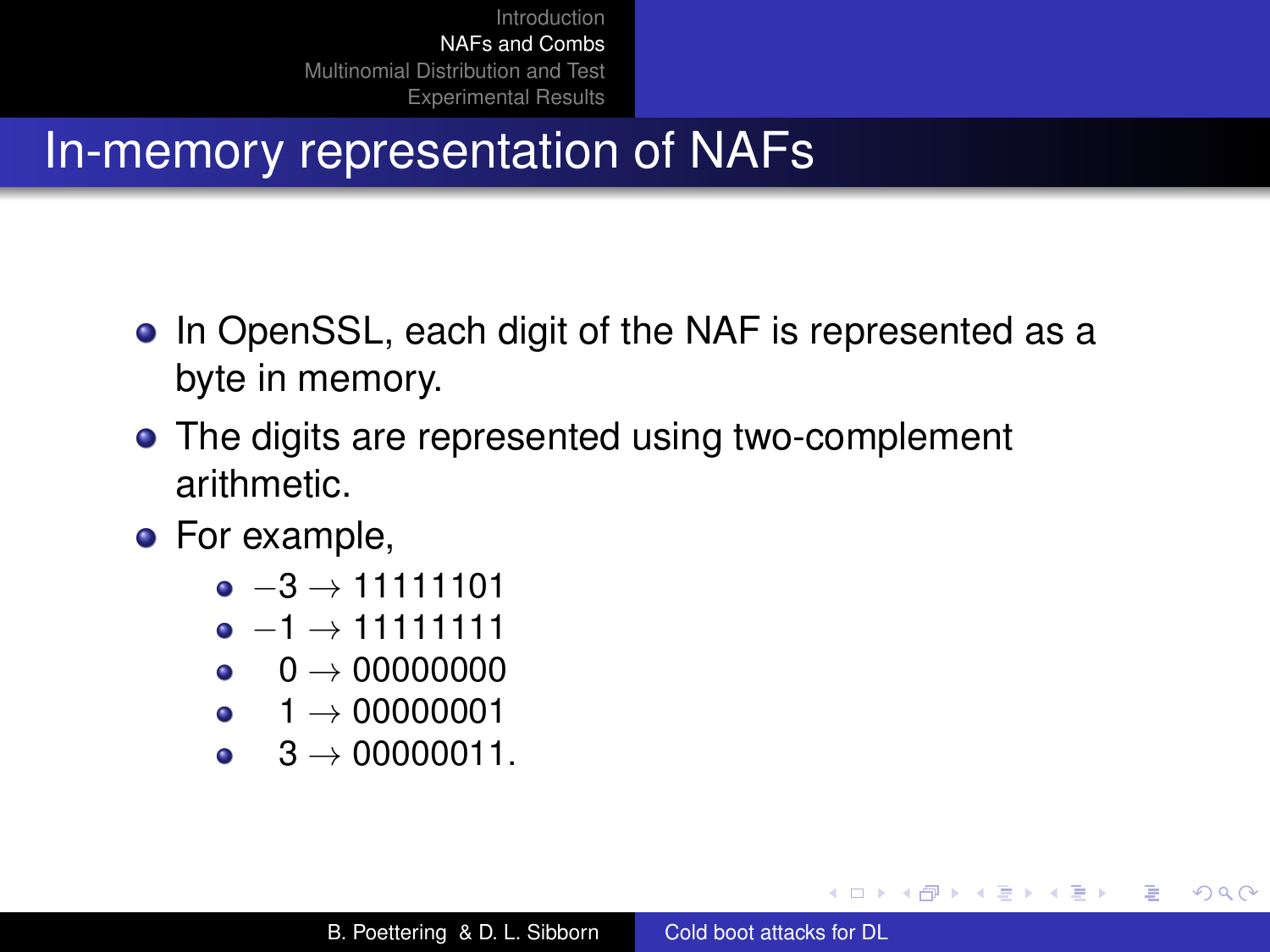### Comb-Based Methods

- Comb methods are designed to reduce the number of multiplications.
- They require some pre-computation that depends on a fixed base point.
- Basic combs are a re-ordering of the bits.

 $\langle \oplus \rangle$  >  $\langle \oplus \rangle$  >  $\langle \oplus \rangle$ 

4 0 8

ă.  $QQ$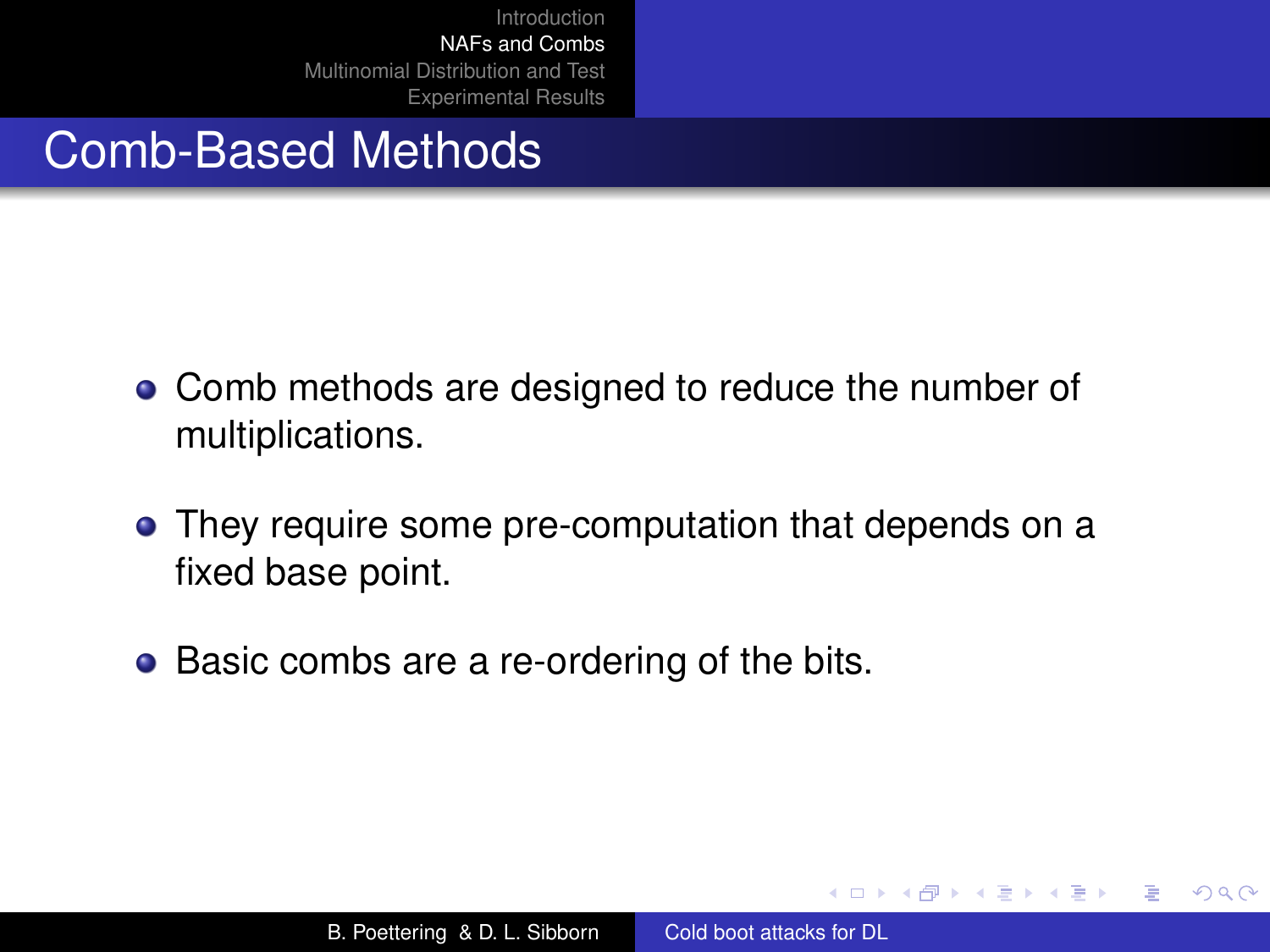## Basic Comb

- The basic comb has parameters *w* and *d*.
- Consider a bit string, *a*, which has *wd* bits (prepend zeros, if necessary).
- The string *a* is rearranged into *d* blocks of length *w*, called *K*<sup>*i*</sup>, for *i* ∈ {0, . . . , *d* − 1}.
- Let  $\mathcal{K}^i_j$  denote the *j*th bit of  $\mathcal{K}^i$ , then  $\mathcal{K}^i_j = a_{i+jd}$ .

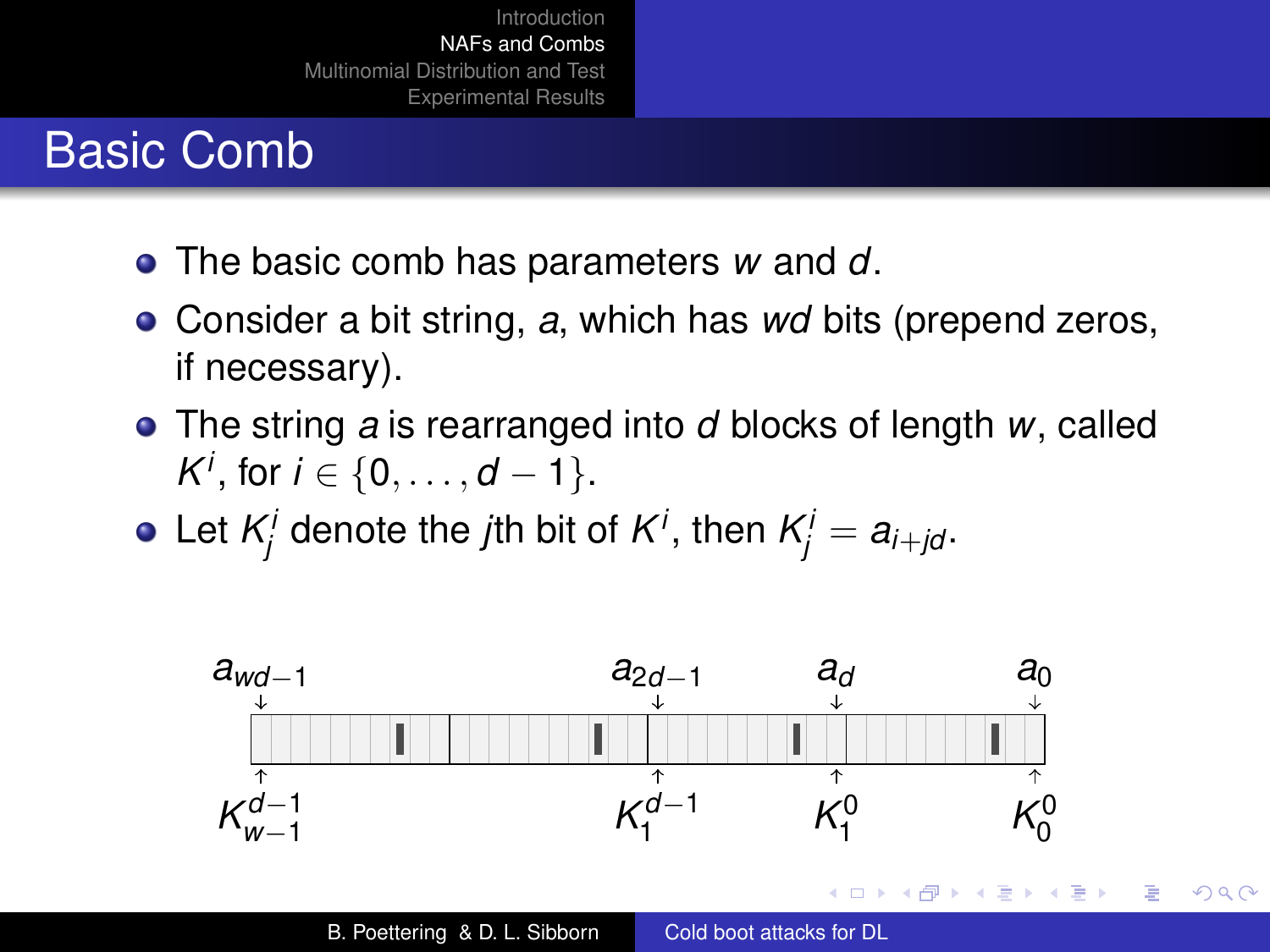### Basic Comb

- For a point *P*, the value *aP* is computed by evaluating a sum over the *K <sup>i</sup>* values.
- The basic comb is vulnerable to power analysis techniques, since  $\mathcal{K}^i = \underline{0}$  with probability 2<sup>-w</sup>.
- When  $K^i=\underline{0},$  the addition of this zero vector is easily identifiable.

イロメ イ押 メイヨメ イヨメ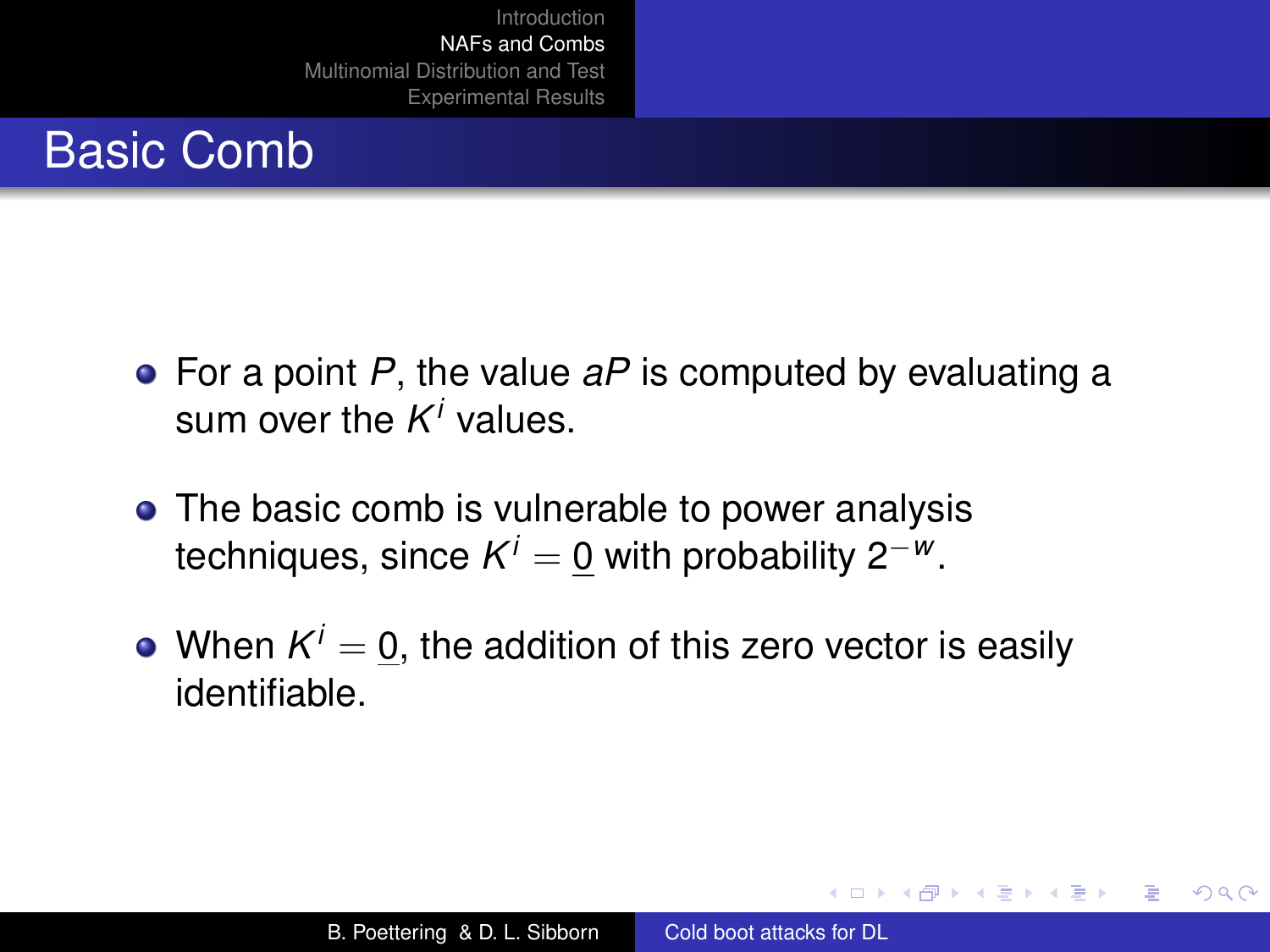# PolarSSL Comb

- PolarSSL employs a modified comb technique.
- The modifications are designed to prevent the previous power analysis attacks.
- The output of the PolarSSL comb is  $(\sigma^d, K^d, \sigma^{d-1}, K^{d-1}, \ldots, \sigma^0, K^0).$
- The *K <sup>i</sup>* are always odd in the PolarSSL comb, which prevents  $K^i = \underline{0}$ .
- The  $\sigma$  values are either 1 or  $-1$ , to denote whether  $K^i$  is positive or negative.

イロメ イ押 メイヨメ イヨメ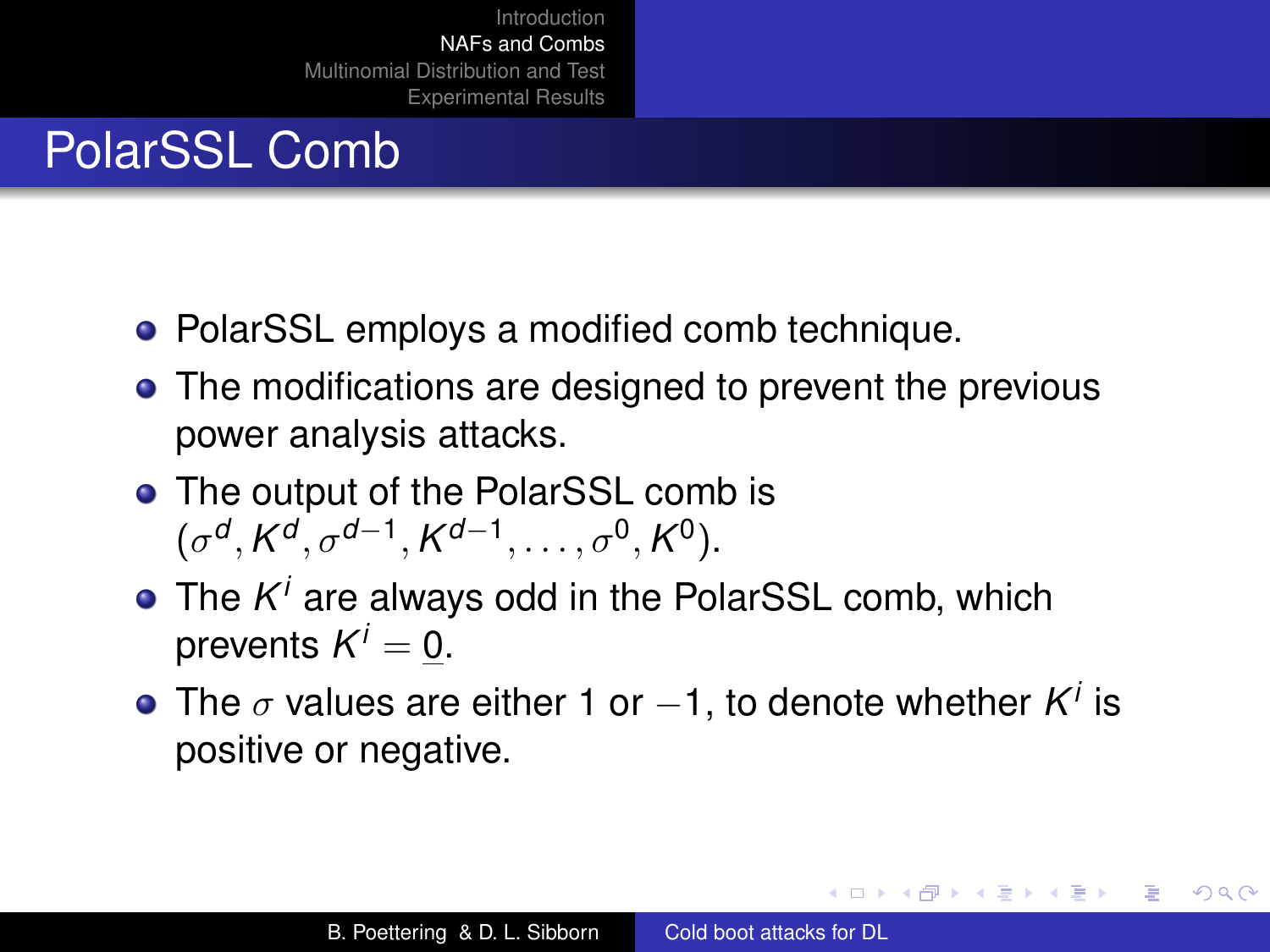# PolarSSL Comb

- For the PolarSSL comb, we have  $w \in \{2, \ldots, 7\}$ .
- Recall that each  $K^i$  has length *w*. Hence, each pair  $(\sigma^i, K^i)$ can be stored in a byte.
- For  $\sigma$ ,  $-1 \mapsto 1$  and  $1 \mapsto 0$ .
- The *K <sup>i</sup>* values are unchanged.
- We store  $(\sigma^i, K^i)$  as " $\sigma^i$ , padding,  $K^i$ ".
- $\bullet$  Example: *w* = 3 and (*σ*, *K*) = (−1, (1, 0, 1)). The in-memory representation as a byte is 10000101.

 $\left\{ \begin{array}{ccc} 1 & 0 & 0 \\ 0 & 1 & 0 \end{array} \right.$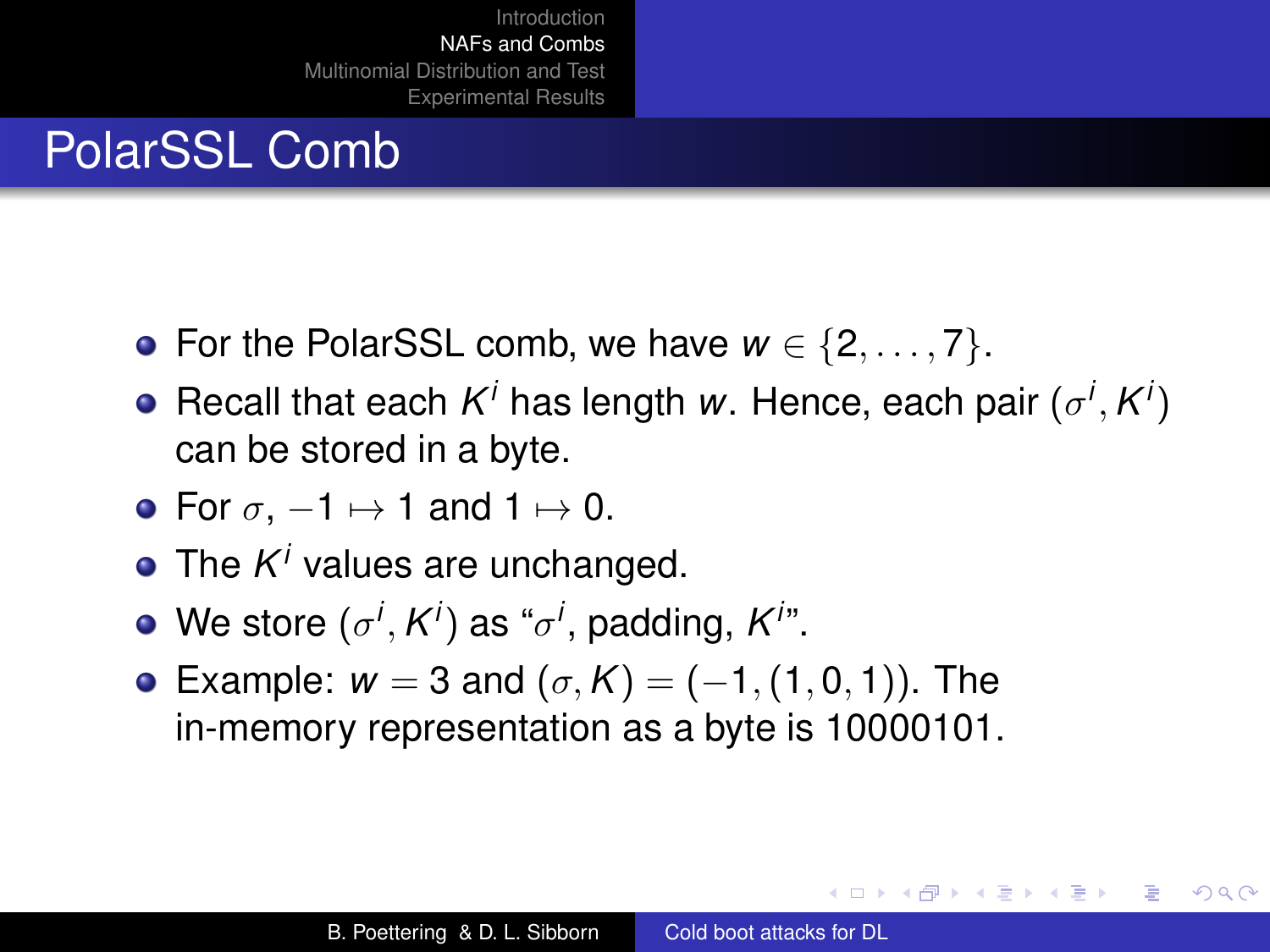### Attack Model

- Neither OpenSSL nor PolarSSL explicitly states that the original private key should be discarded.
- Hence, both the original key and its re-encoding (NAF or comb) will be contained in memory, at least for some time.
- We assume an adversary has mounted a cold boot attack and obtains noisy versions of the key and its re-encoding.

 $\Omega$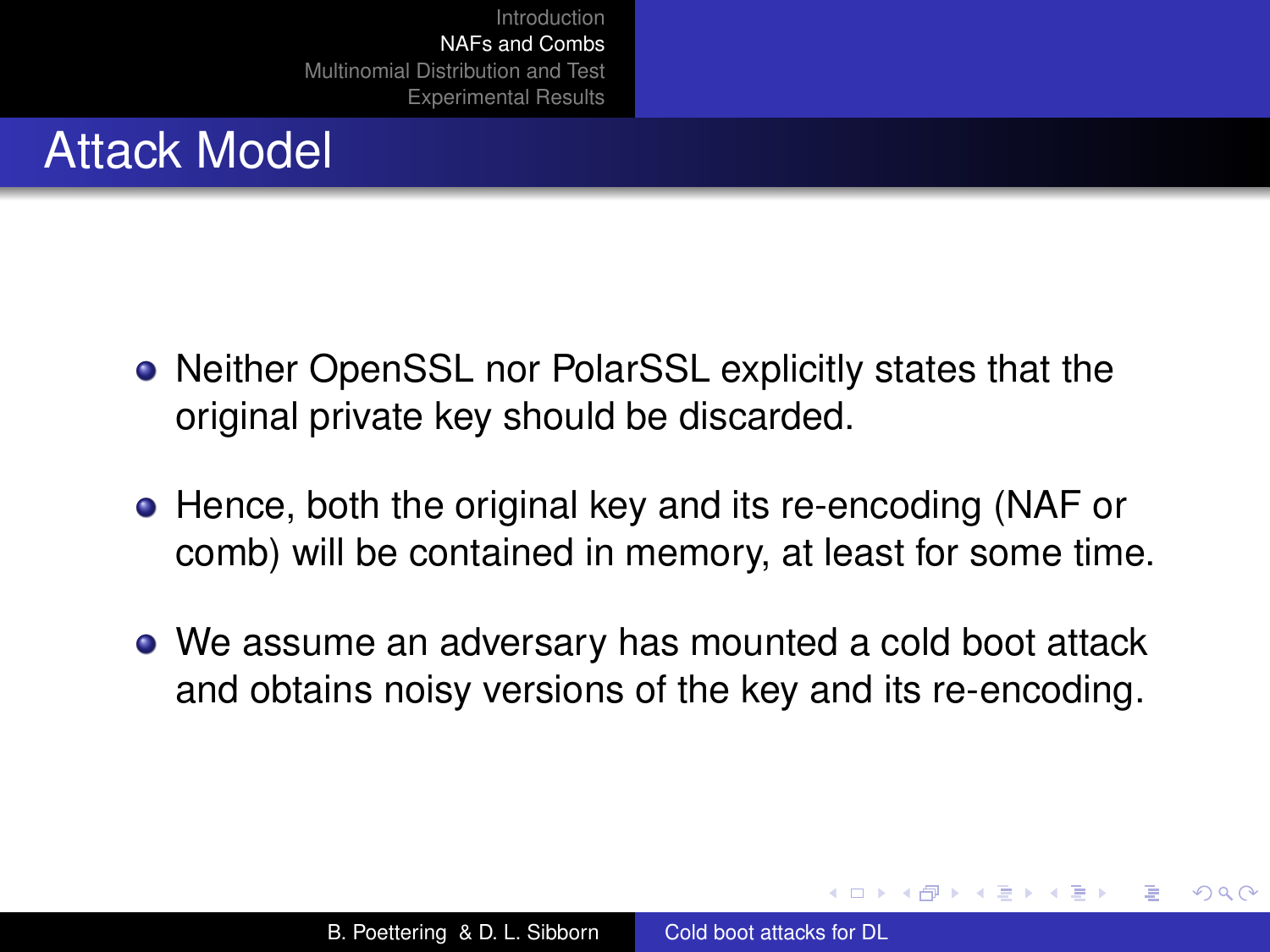### Attack Model

• We assume the adversary knows  $\alpha$  and  $\beta$ , where bits degrade according to the following channel:



• We may estimate  $\alpha$  and  $\beta$  by comparing public values with the degraded public values that were in memory.

 $290$ 

<span id="page-21-0"></span>ă

K 御 ▶ K ヨ ▶ K ヨ ▶

4 0 8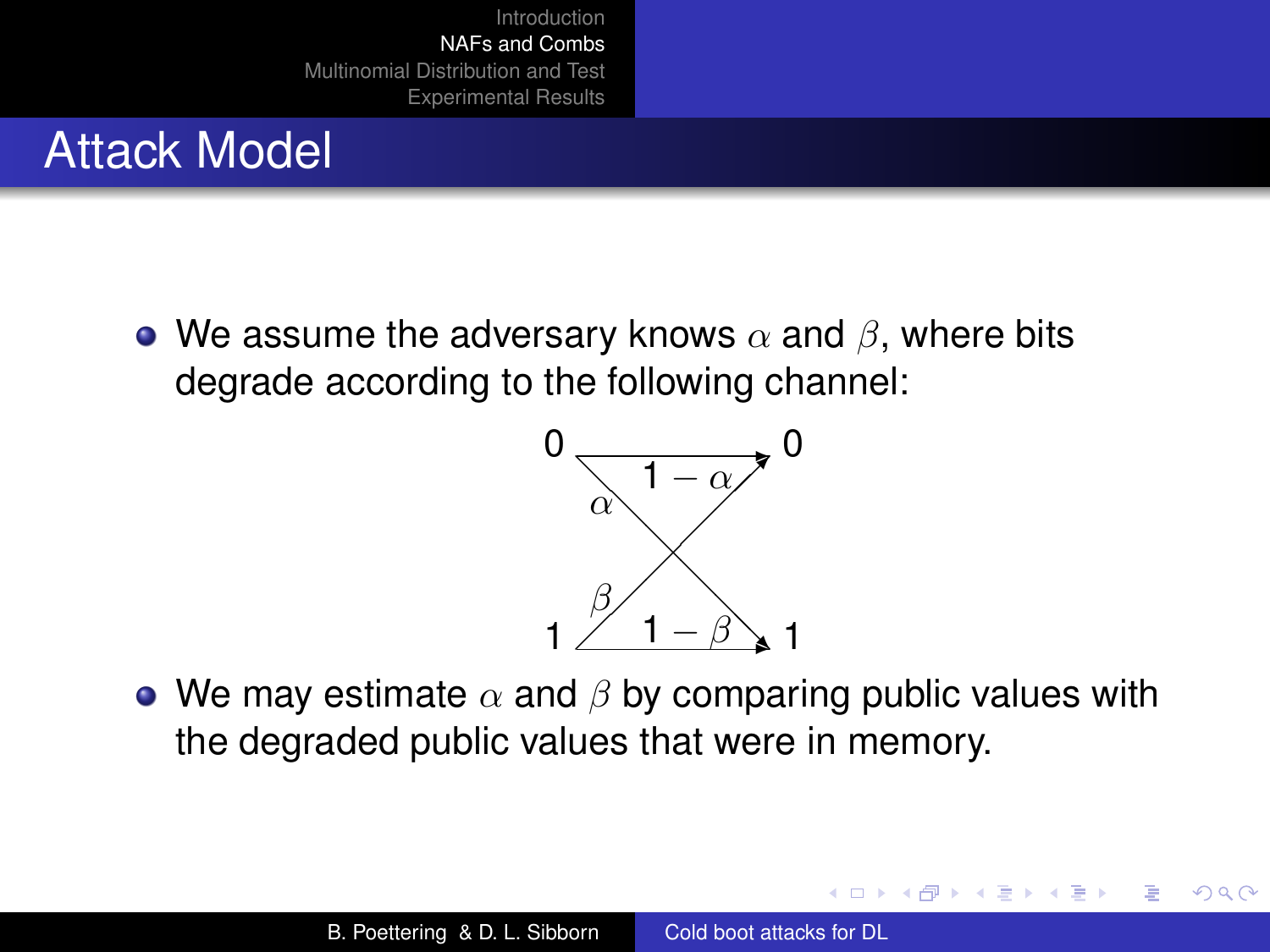# The Reconstruction Technique

- The (textbook) NAF is constructed by starting from the least significant bits.
- i.e., for the simplest NAF, the least *t* signed digits only rely on knowledge of the least  $t + 1$  bits of the bit string.
- For example, take the integer 7:

|  |  |                     | partial bit string : partial NAF          |  |  |
|--|--|---------------------|-------------------------------------------|--|--|
|  |  | 1 1 $\rightarrow$   | $-1$                                      |  |  |
|  |  | 1 1 1 $\rightarrow$ | $0 - 1$                                   |  |  |
|  |  |                     | $0111 \rightarrow 00 -1$                  |  |  |
|  |  |                     | $0\;0\;1\;1\;1\;\rightarrow\;1\;0\;0\;-1$ |  |  |

 $2Q$ 

□▶ (伊) (三)

• Comb encodings have a similar prope[rty](#page-21-0).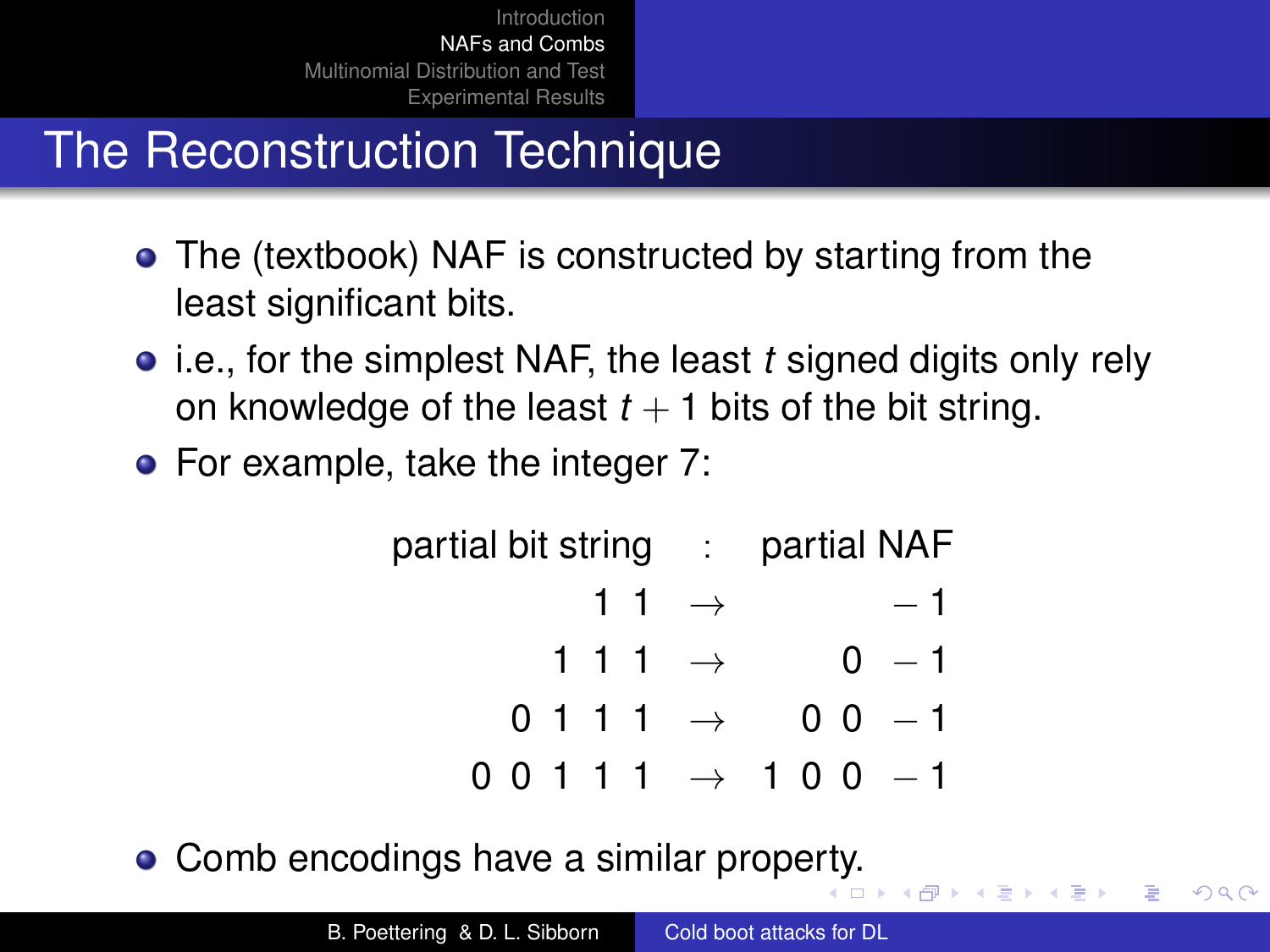# The Reconstruction Technique

- Our reconstruction procedure will consider partial solutions for the private key (across a small section of bits).
- For each candidate we can compute a partial re-encoding (NAF/comb).
- We compare these candidate solutions (and their re-encodings) against the noisy information.
- We keep a (possibly large) list of candidates for which the 'correlation' is 'good'. Candidates with bad correlation are discarded.
- We then consider candidate solutions across a new section of bits, and repeat the procedure.

4 個 ▶ 4 ヨ ▶ 4

重き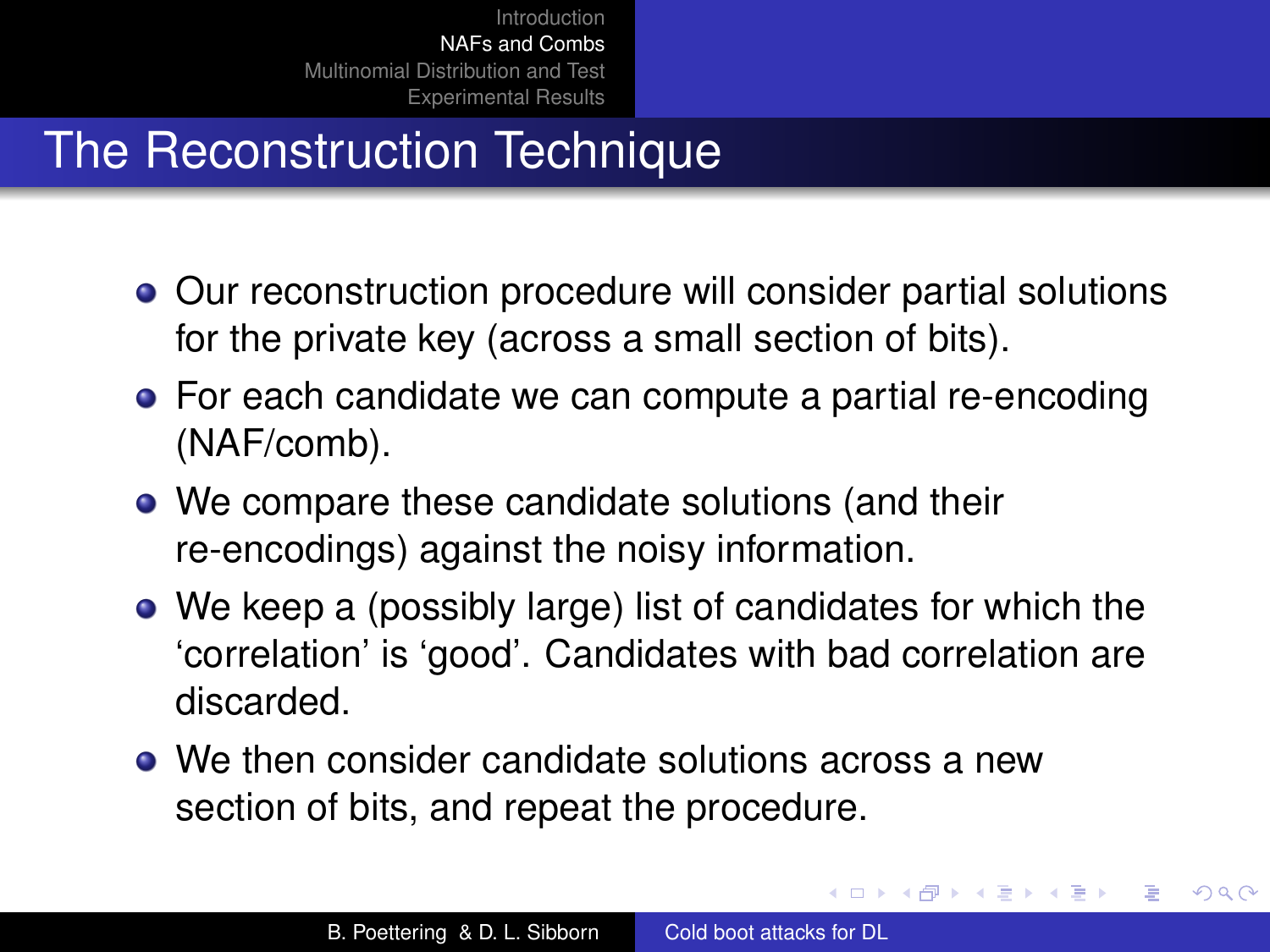The Reconstruction Technique (Example for NAFs)

• Suppose we consider 2 bits at a time. We begin like this:

| candidate, x | partial-NAF $(x)$ | Correlation |
|--------------|-------------------|-------------|
|              |                   | bad         |
|              |                   | bad         |
|              |                   | bad         |
|              |                   | good        |

• The second stage would then look like this:

| candidate, x |  |  |  | partial-NAF $(x)$  | Correlation |  |
|--------------|--|--|--|--------------------|-------------|--|
|              |  |  |  |                    | bad         |  |
|              |  |  |  | $0 - 1$            | good        |  |
|              |  |  |  | $0 - 1$            | -<br>bad    |  |
|              |  |  |  | - 1<br>$^{\prime}$ | good        |  |

 $\langle \oplus \rangle$  >  $\langle \oplus \rangle$  >  $\langle \oplus \rangle$ 

4 0 8

÷.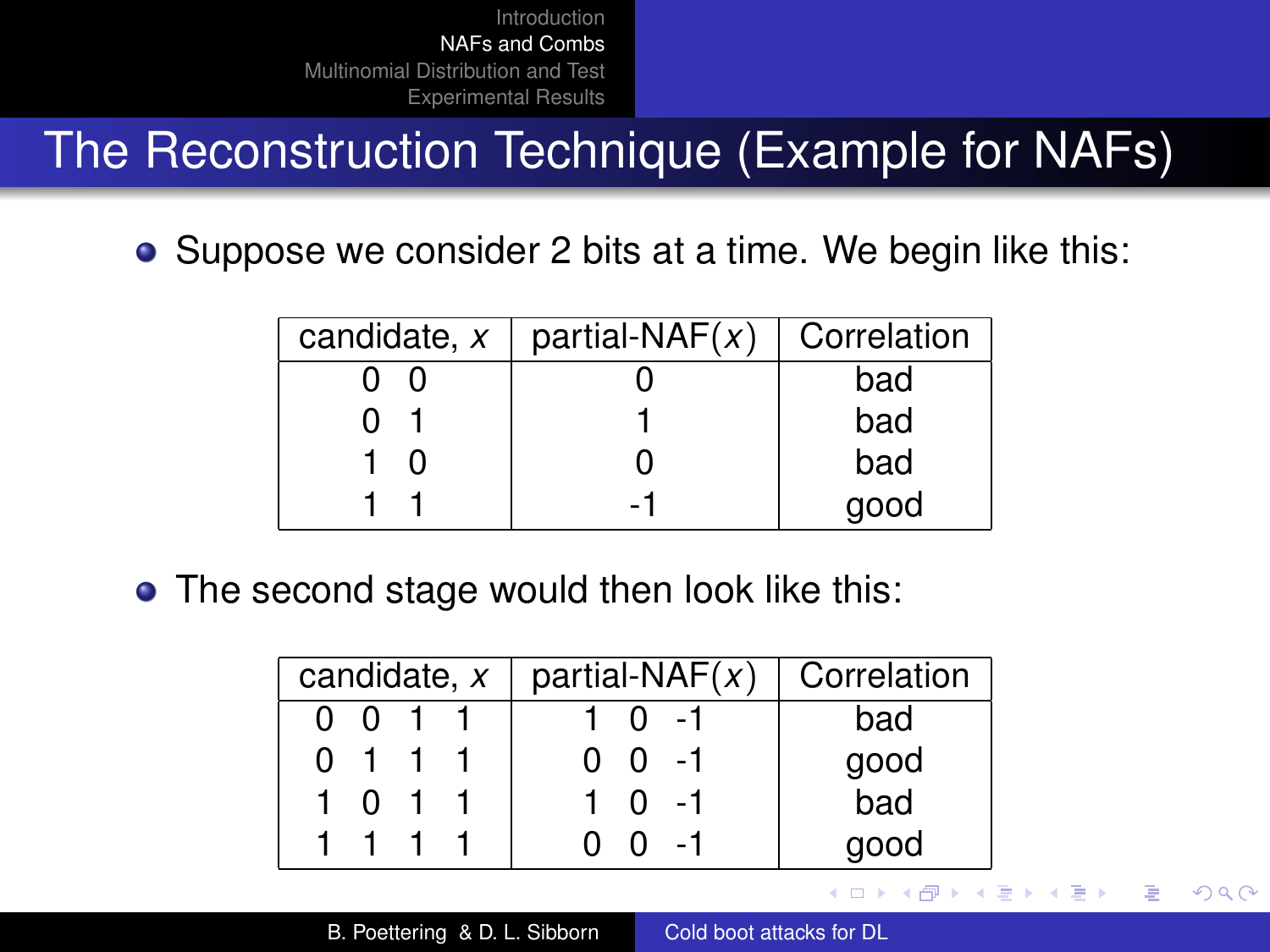# The Reconstruction Technique

- This process would repeat until the candidate solutions are all of equal size to the private key.
- We can then compare each remaining candidate solution against the public key  $Q = aP$ .
- $\bullet$  If  $xP = Q$  for any candidate x, the algorithm outputs x as the private key. Otherwise the algorithm fails.
- A similar technique applies to our comb reconstruction procedure.
- Note, our actual OpenSSL reconstruction differs slightly from the description given here (please see the paper!).

 $\left\{ \begin{array}{ccc} 1 & 0 & 0 \\ 0 & 1 & 0 \end{array} \right.$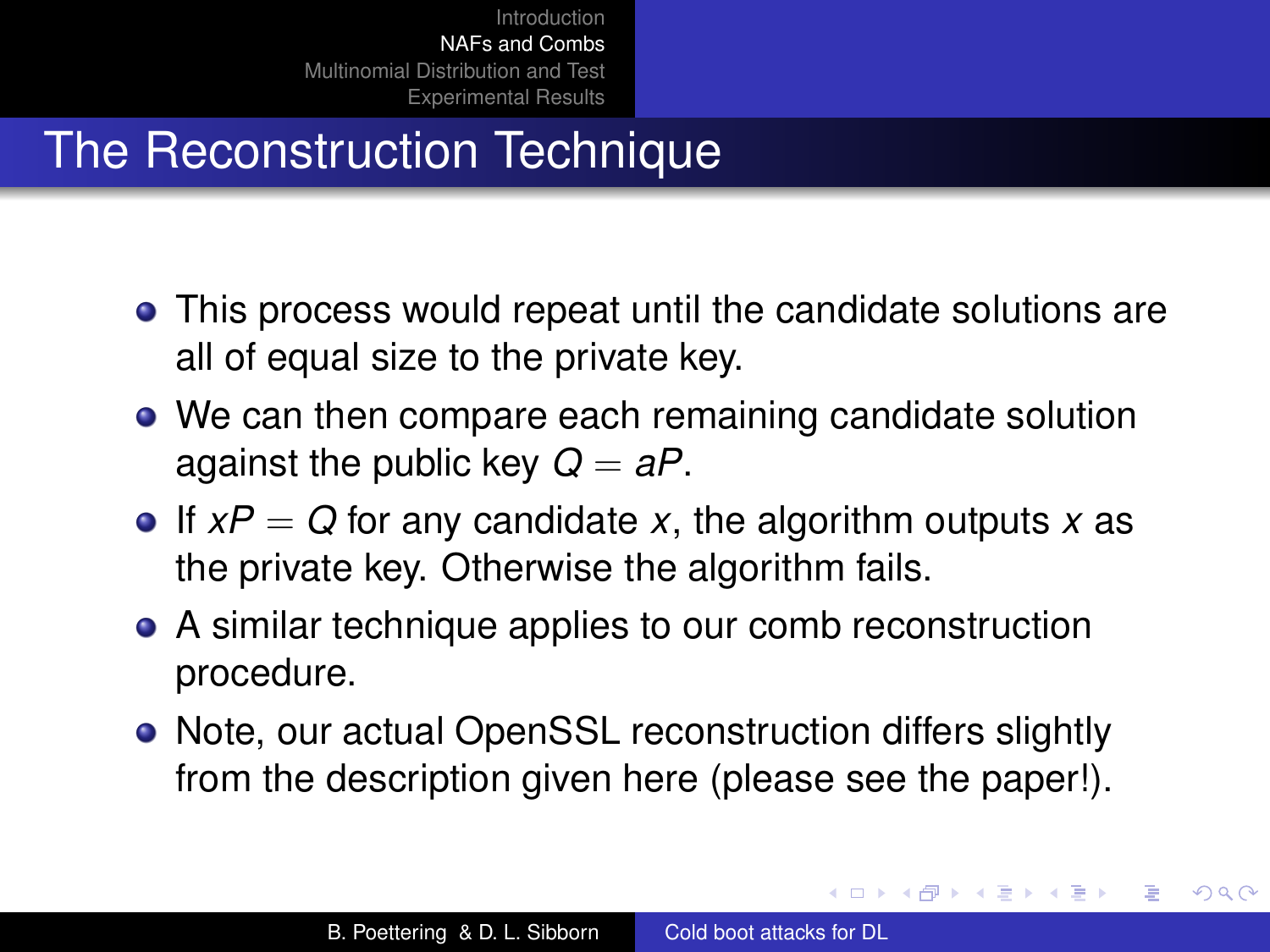## How Do We Measure Correlation?

- How is the correlation measured? However you like.
- We could use Hamming distance, Maximum-Likelihood, . . .
- We could measure the correlation of all bits, or only the newly-added bits, . . .
- But, we chose to use a multinomial test because it provides us with a neat theoretical analysis of success.

 $\langle \oplus \rangle$  >  $\langle \oplus \rangle$  >  $\langle \oplus \rangle$ 

<span id="page-26-0"></span>ă.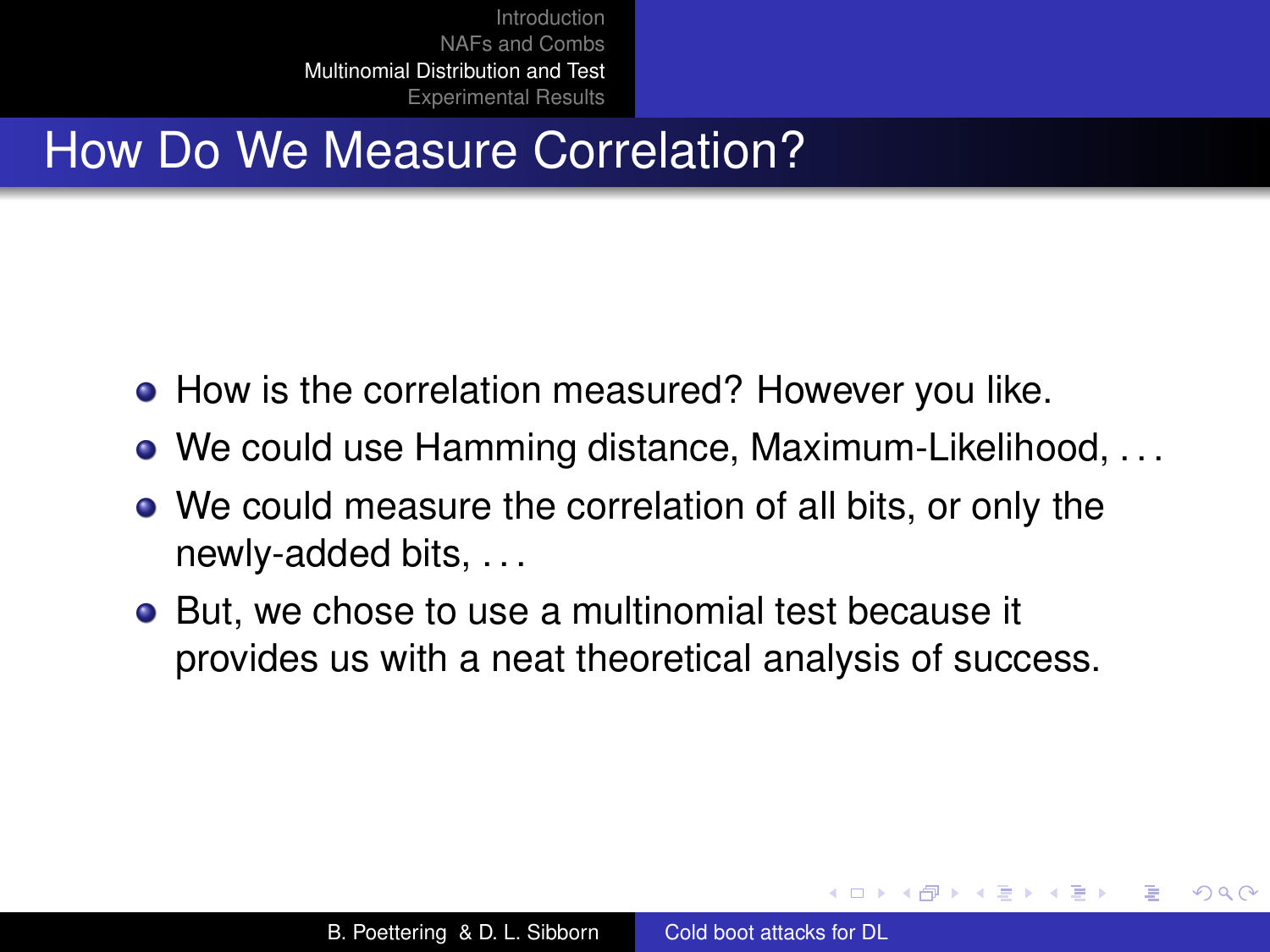### Multinomial Distributions

- Multinomial distributions are a generalisation of binomial distributions.
- Multinomial distributions have *k* mutually exclusive events.
- Each of the *k* events has probability *p<sup>i</sup>* > 0, and  $\sum_{i=1}^{k}$  $\sum_{i=1}^k p_i = 1.$

イロト イ押 トイヨ トイヨ トー

÷.  $QQ$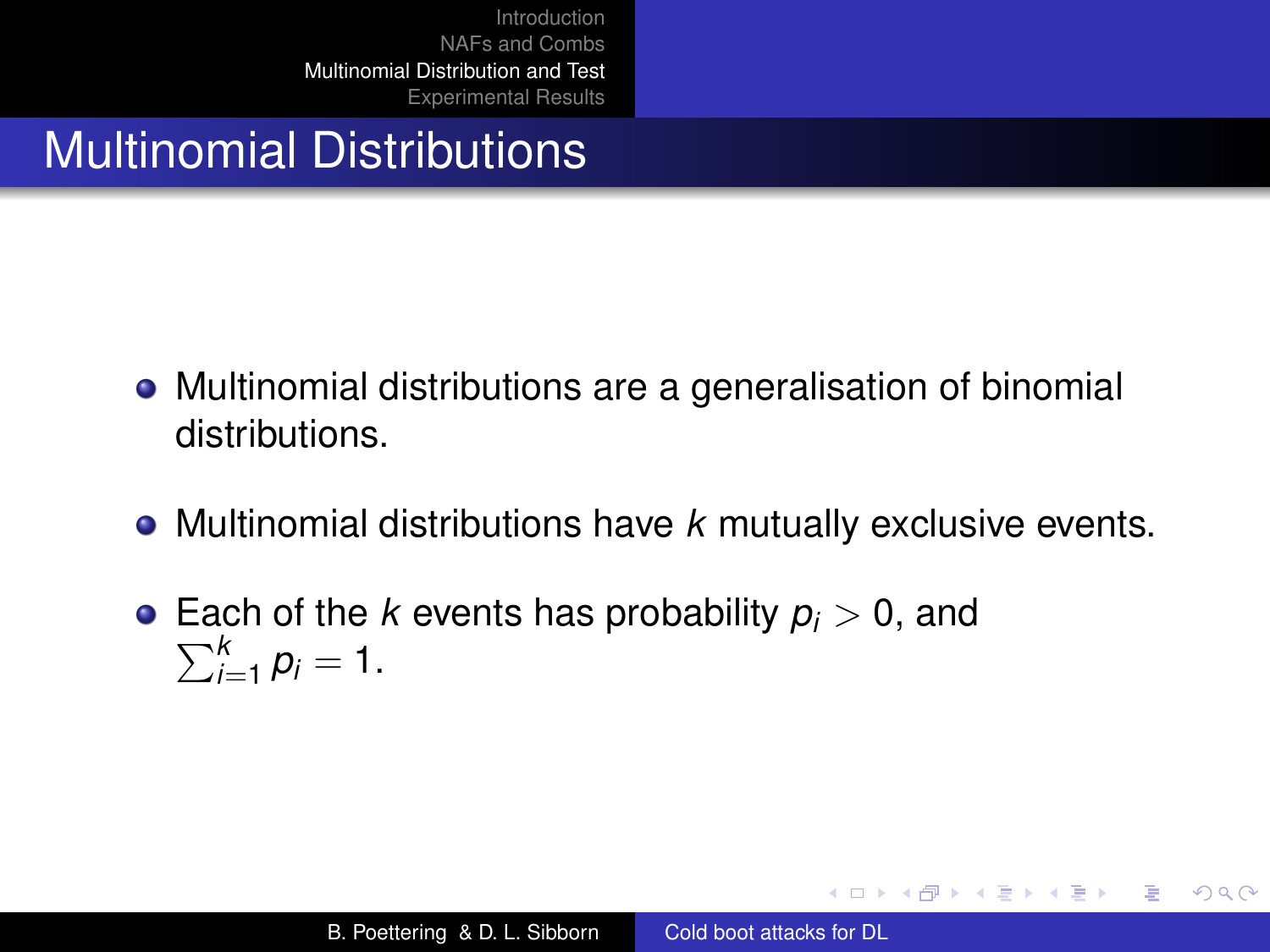# Multinomial Distributions

• Consider a bowl of sweets from which we sample at random (with replacement):



- Suppose we have four colours, with  $P(\text{red}) = 0.4$ ,  $\mathbb{P}(\text{blue}) = 0.3$ ,  $\mathbb{P}(\text{yellow}) = 0.2$ ,  $\mathbb{P}(\text{green}) = 0.1$ .
- If we pick 10 sweets randomly, what is the probability of picking:
	- 5 red, 2 blue, 2 yellow, 1 green?
	- 1 red, 6 blue, 1 yellow, 2 green?
- The multinomial distribution tells us the probability of any combination. イロメ イ押 メイヨメ イヨメ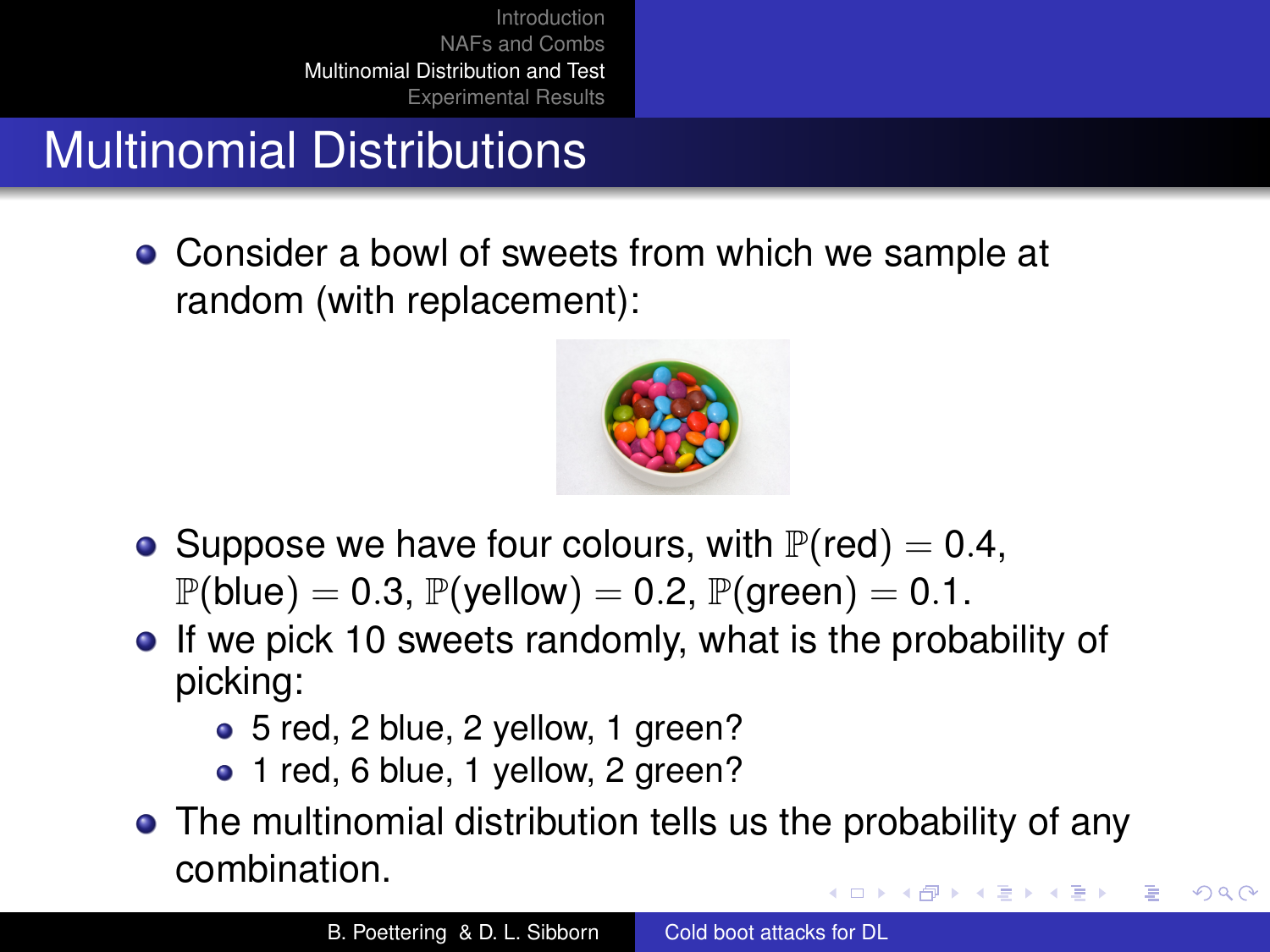### Multinomial Test

- Suppose we observe a set of values (say 6 red, 1 blue, 2 yellow, and 1 green).
- Suppose we believe that  $(p_1, p_2, p_3, p_4) = (0.5, 0.2, 0.2, 0.1).$
- How can we be confident that the observed values were chosen according to the probabilities  $p_1$ ,  $p_2$ ,  $p_3$  and  $p_4$ ?
- There are several methods, but we chose to use the multinomial test.

 $\langle \oplus \rangle$  >  $\langle \oplus \rangle$  >  $\langle \oplus \rangle$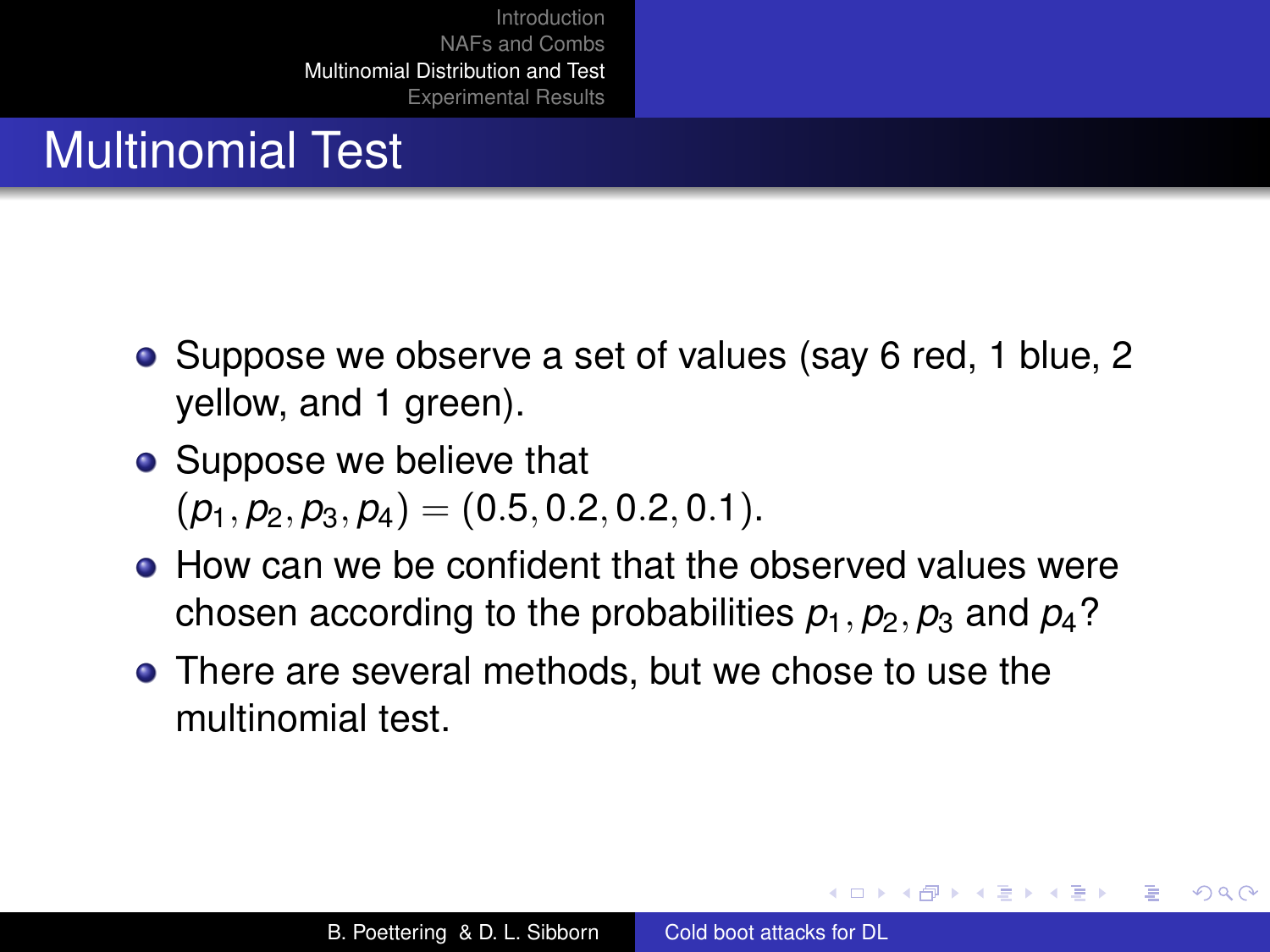### Multinomial Test Statistic

- Suppose we sample *N* items, with each item belonging to one of *k* distinct categories.
- Let *x<sub>i</sub>* be the number of sampled items that belong to category *i*.
- If we hypothesise that each category has probability *p<sup>i</sup>* , then we define

$$
LR = \sum_{i=0}^{k} x_i \ln \left( \frac{p_i N}{x_i} \right).
$$

イロト イ押 トイヨ トイヨト

÷.  $QQ$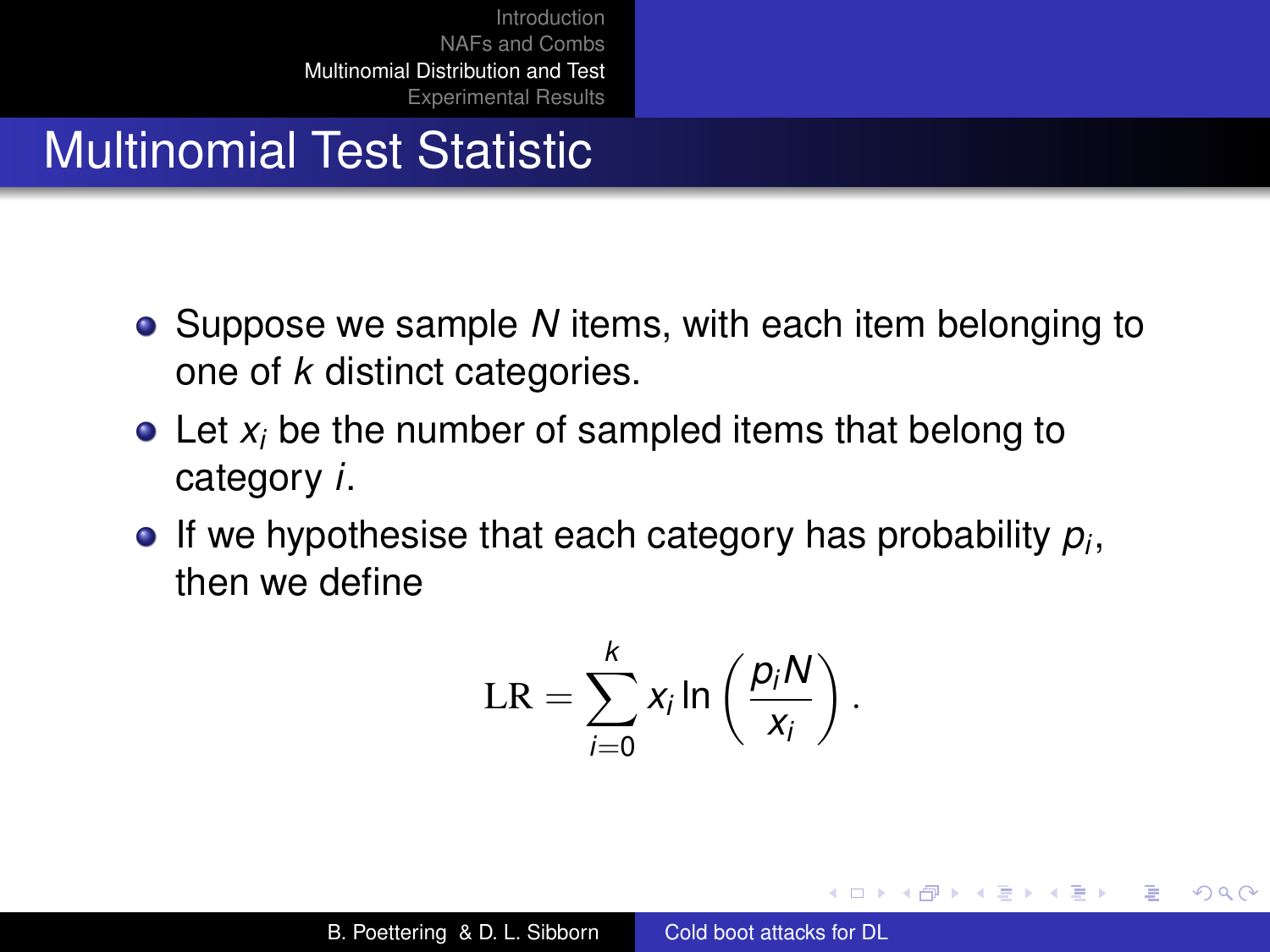### Multinomial Test Statistic

- Asymptotically, we have  $-2LR \rightarrow \chi^2_{k-1}$  whenever the observed values follow the hypothesised distribution.
- Therefore  $\mathbb{P}(-2LR < C) \to \mathbb{P}(\chi^2_{k-1} < C)$ .
- This allows us to set an appropriate confidence interval to decide whether to reject the hypothesis.
- i.e., if we are happy to reject the correct hypothesis with probability 0.05, we set *C* such that  $\mathbb{P}(\chi^2_{k-1} < C) = 0.95$ .
- Computing *C* is easy.

**K ロ ト K 何 ト K ヨ ト K ヨ ト**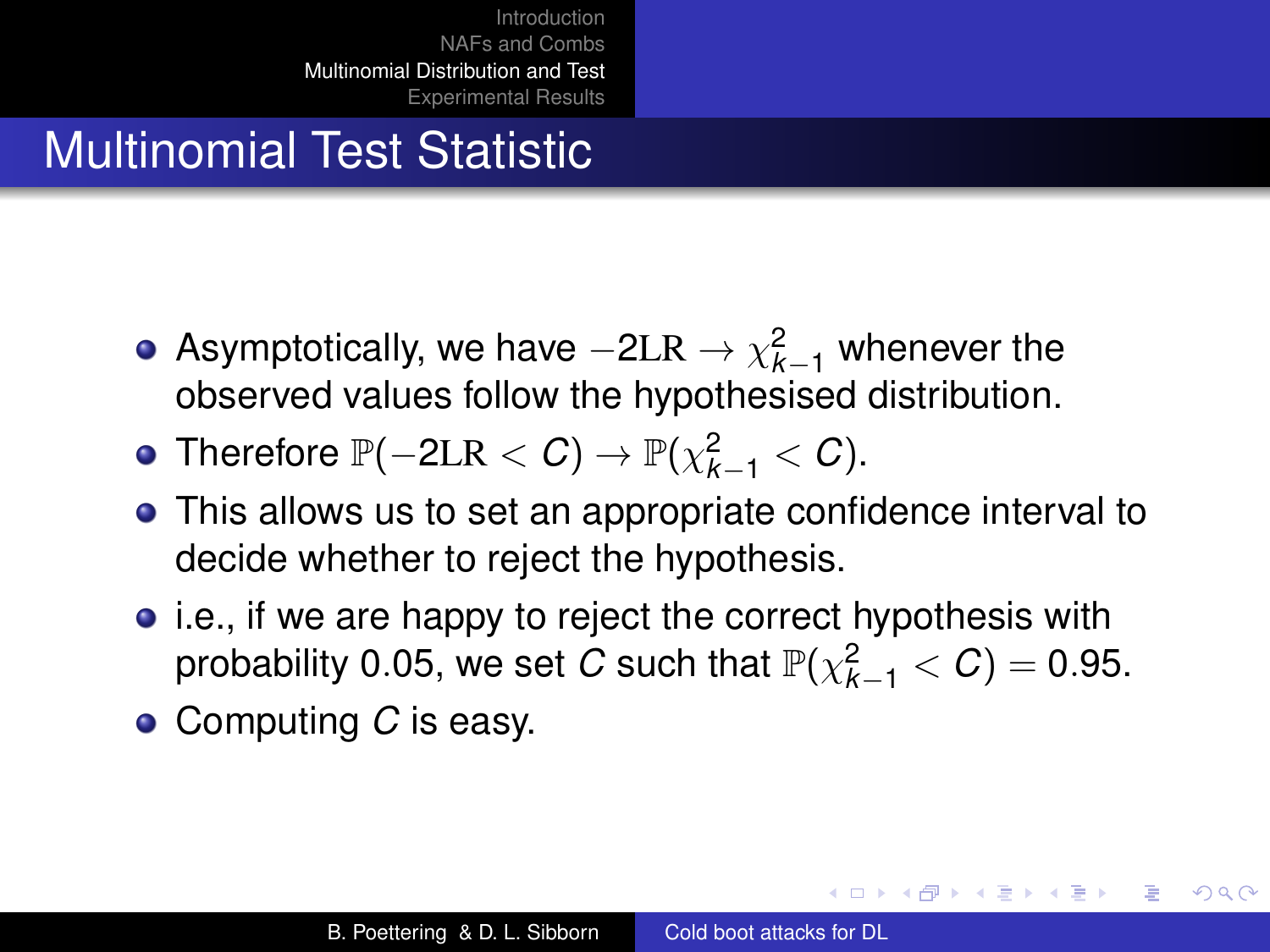### Multinomial Test

- How does this help us?
- Recall that our algorithm measures the 'correlation' between our candidate key and the noisy bits.
- Recall that in a cold boot attack the bits will degrade according to the following channel:



 $2990$ 

重き ă.

⊀ 伊 ▶ ∢ 重 ▶ ∢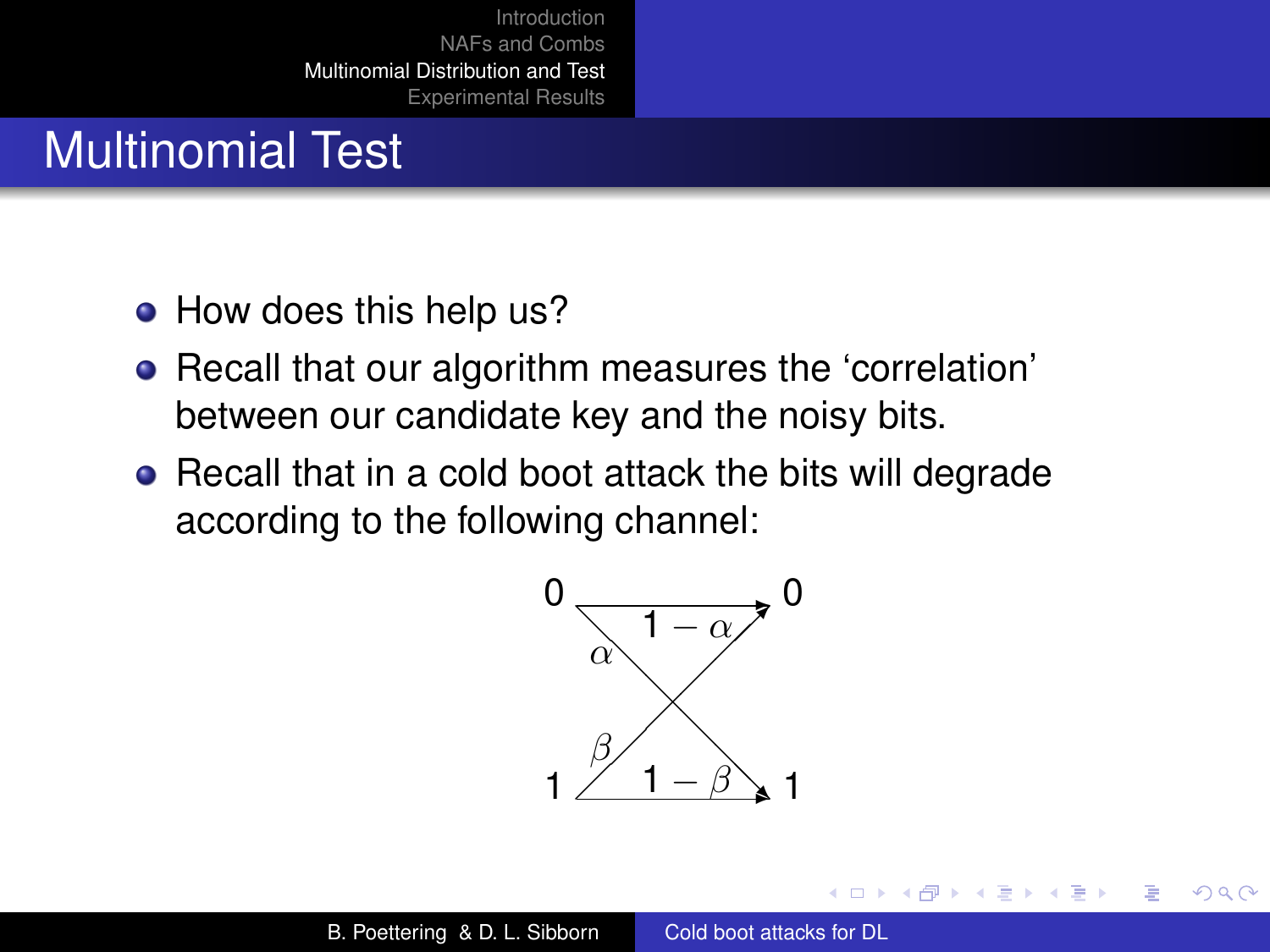### Multinomial Test

- Hence, there are four possible bit-pairs.
- These are:  $0 \rightarrow 0$ ,  $0 \rightarrow 1$ ,  $1 \rightarrow 0$  and  $1 \rightarrow 1$ .
- These four pairs can be viewed as the colours red, blue, green and yellow of the previous example.
- **If** we let  $p_b$  denote the probability of a *b*-bit appearing in the original key (together with the re-encoding), then:

$$
\bullet\ \mathbb{P}(0\rightarrow 0)=\rho_0(1-\alpha),
$$

$$
\bullet \ \mathbb{P}(0 \to 1) = p_0 \alpha,
$$

$$
\bullet \ \mathbb{P}(1 \to 0) = p_1 \beta,
$$

$$
\bullet \ \mathbb{P}(1 \to 1) = p_1(1-\beta).
$$

 $2Q$ 

∢ ロ ▶ ∢ 何 ▶ ∢ 后 ▶ ∢ 后 ▶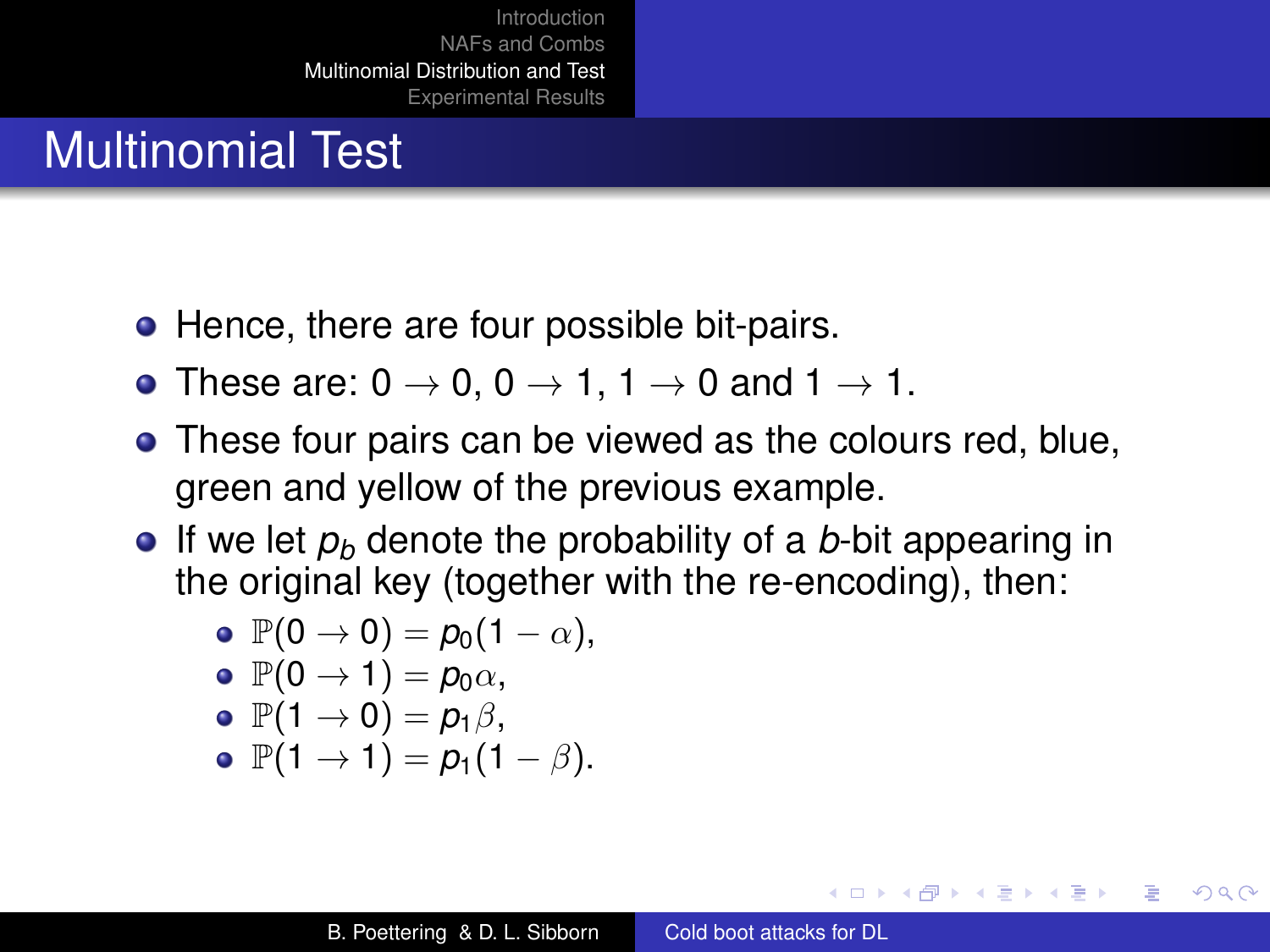### Multinomial Test

- For each candidate solution, we perform a multinomial test.
- If the candidate's degradation is consistent with the probability vector  $(p_0(1 - \alpha), p_0\alpha, p_1\beta, p_1(1 - \beta))$ , it is kept.
- Otherwise, the algorithm discards the candidate.
- The user can specify his own confidence interval for the multinomial test.
- This allows the user to recover the private key with an arbitrary success (with a trade-off between running-time).
- N.B. This test also works in the RSA setting (and others!).

 $\left\{ \begin{array}{ccc} 1 & 0 & 0 \\ 0 & 1 & 0 \end{array} \right.$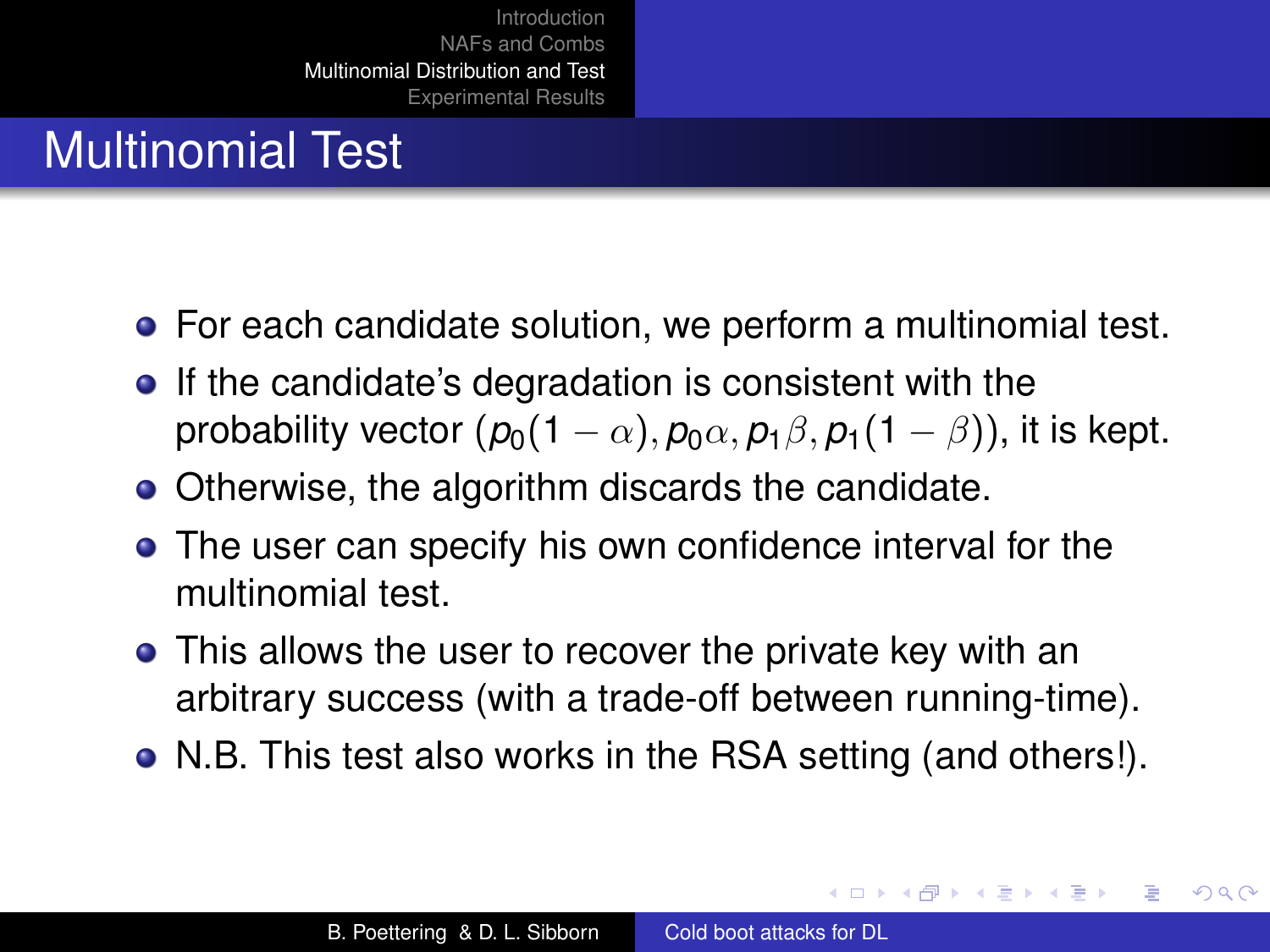# Estimating  $p_0$  and  $p_1$

- We have not yet addressed how to set the values of  $p_0$  and *p*1.
- One option is to estimate these values by using knowledge of the asymptotic distribution of bits of the NAF or comb.
- However, given the small sample sizes, the asymptotic estimates may not be very good or useful.
- Instead, we perform two multinomial tests: one for the 0 bits of the candidate key, and one for the 1s.

④ → ④ ⇒ ④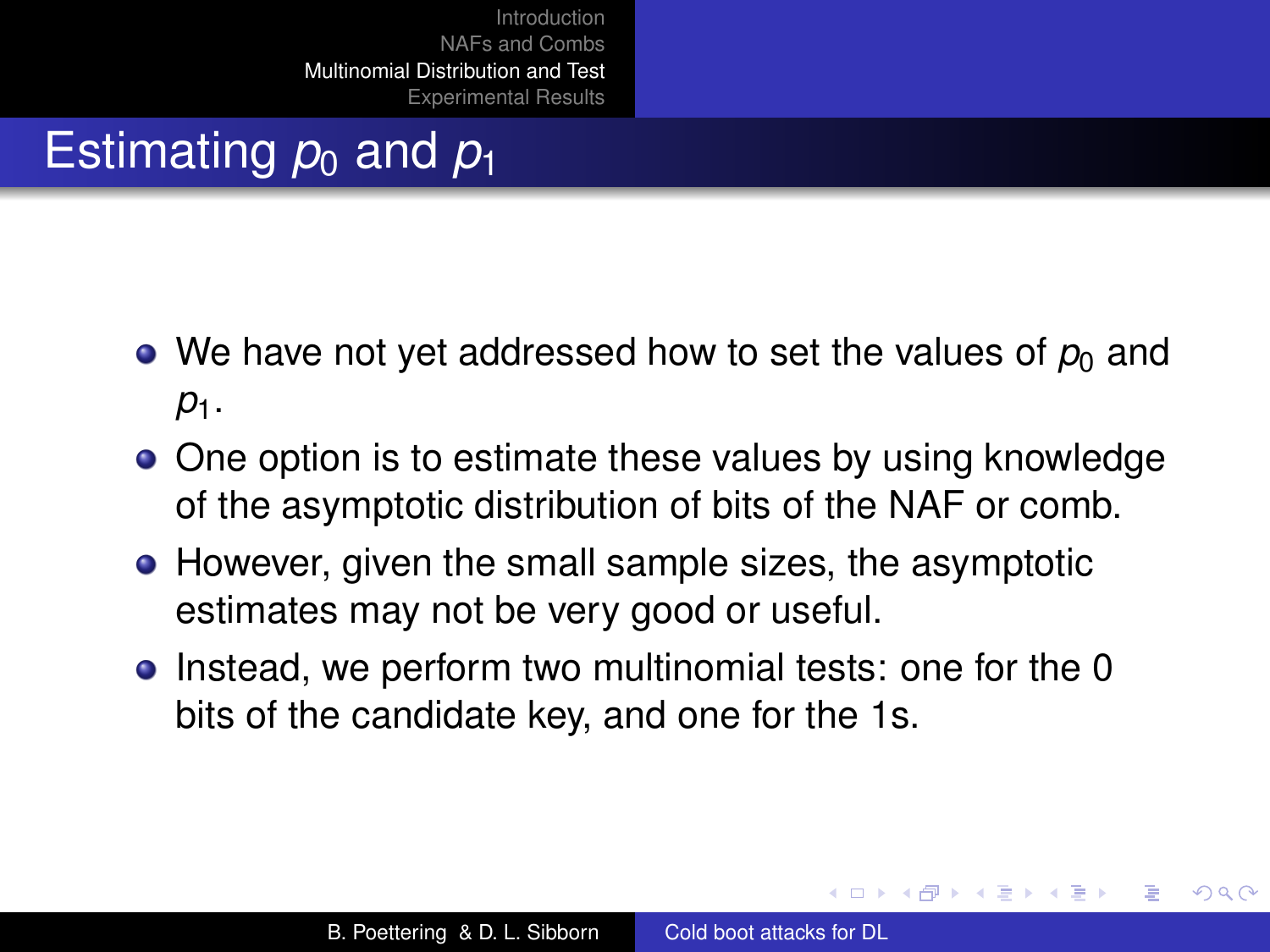

• Consider the following example.

| Candidate key: | 01001010100010111 |
|----------------|-------------------|
| Noisy memory:  | 11100001100100001 |

• We parse the candidate key into 1s and 0s.

| Candidate key: | 000000000 | 11111111 |
|----------------|-----------|----------|
| Noisy memory:  | 110010010 | 10010001 |

 $\left\{ \begin{array}{ccc} 1 & 0 & 0 \\ 0 & 1 & 0 \end{array} \right.$ 

B

 $QQ$ 

• Now we test the 1s and 0s separately, which avoids the need to estimate  $p_0$  and  $p_1$ .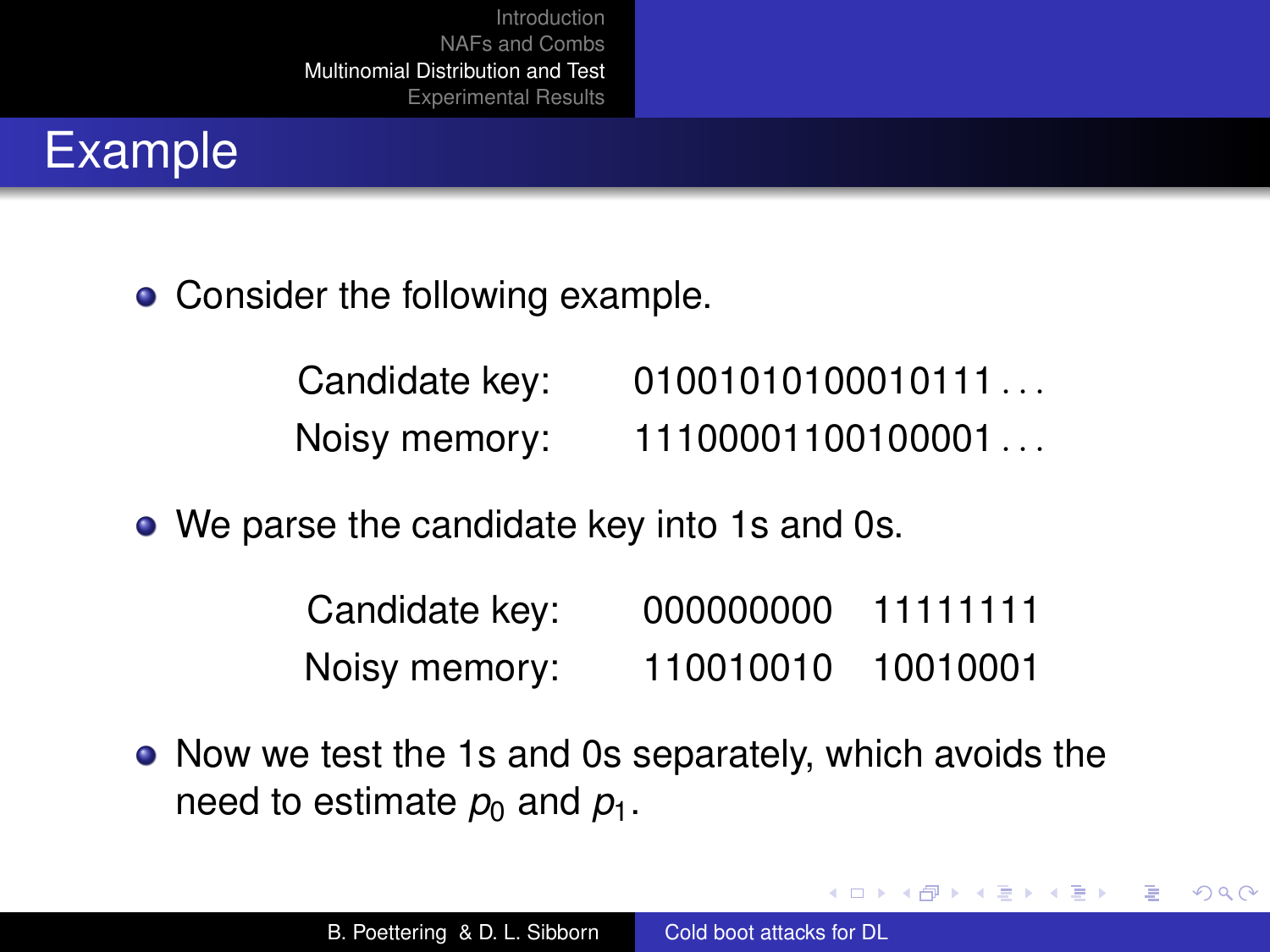# Why Not Maximum-Likelihood?

- At Asiacrypt 2012, Paterson et al. showed that Maximum-Likelihood (ML) decoding is very successful and quick to recover RSA keys from a cold boot attack.
- Why, then, do we not use ML decoding?
- Firstly, the ML algorithm does not have a rigorous theoretical analysis of success, whereas the multinomial test does.
- Secondly, the ML algorithm benefits from several advantages that are inherent in the RSA recovery procedure.

イロメ イ押 メイヨメ イヨメ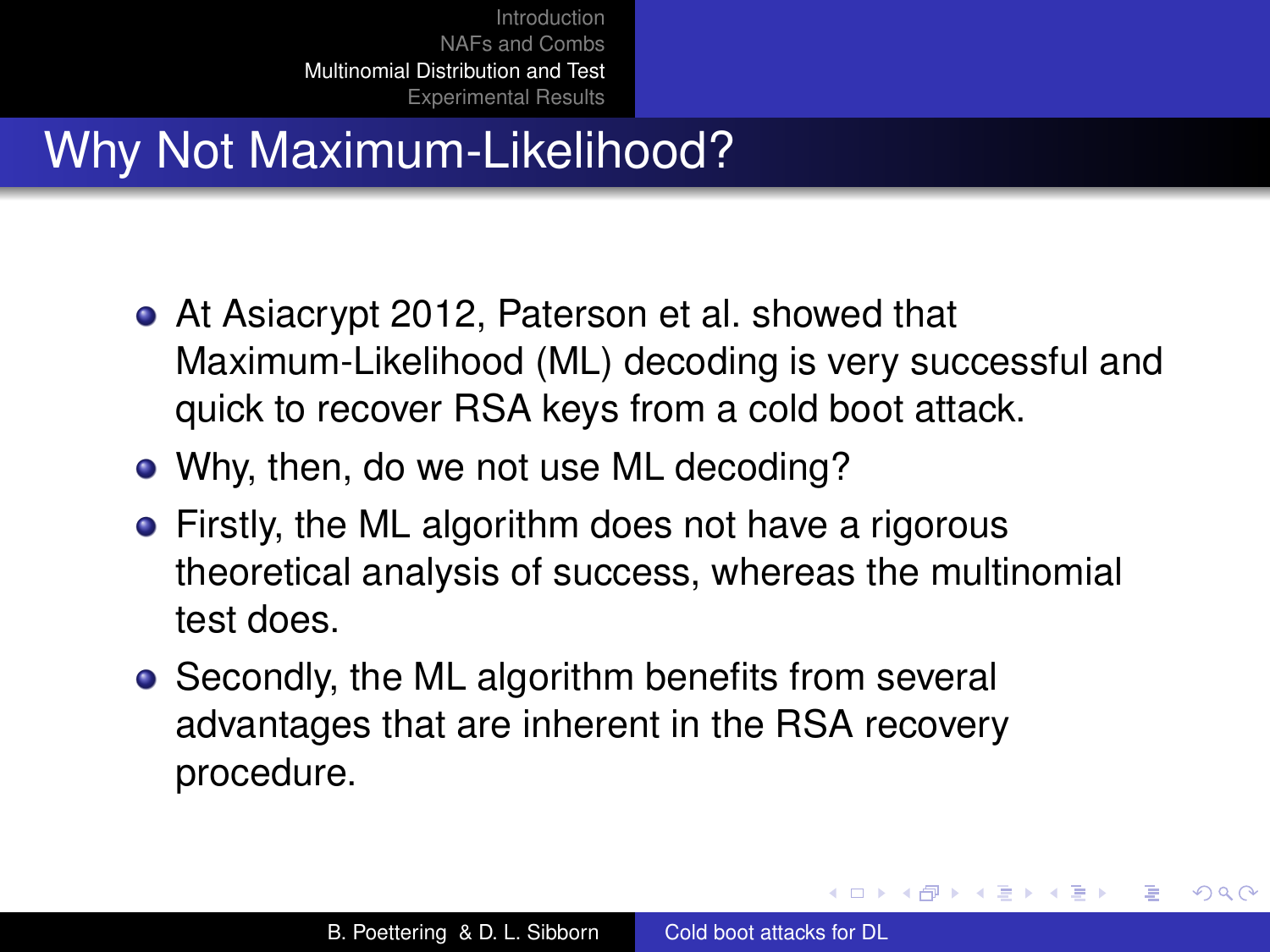### **Experiments**

- We will shortly see some of our experimental results.
- For each experiment we degraded 100 keys (each of length 160 bits).
- We then used our algorithm to attempt to recover the original keys.

K 御 ▶ K ヨ ▶ K ヨ ▶

4 0 8

<span id="page-38-0"></span>ă.  $QQ$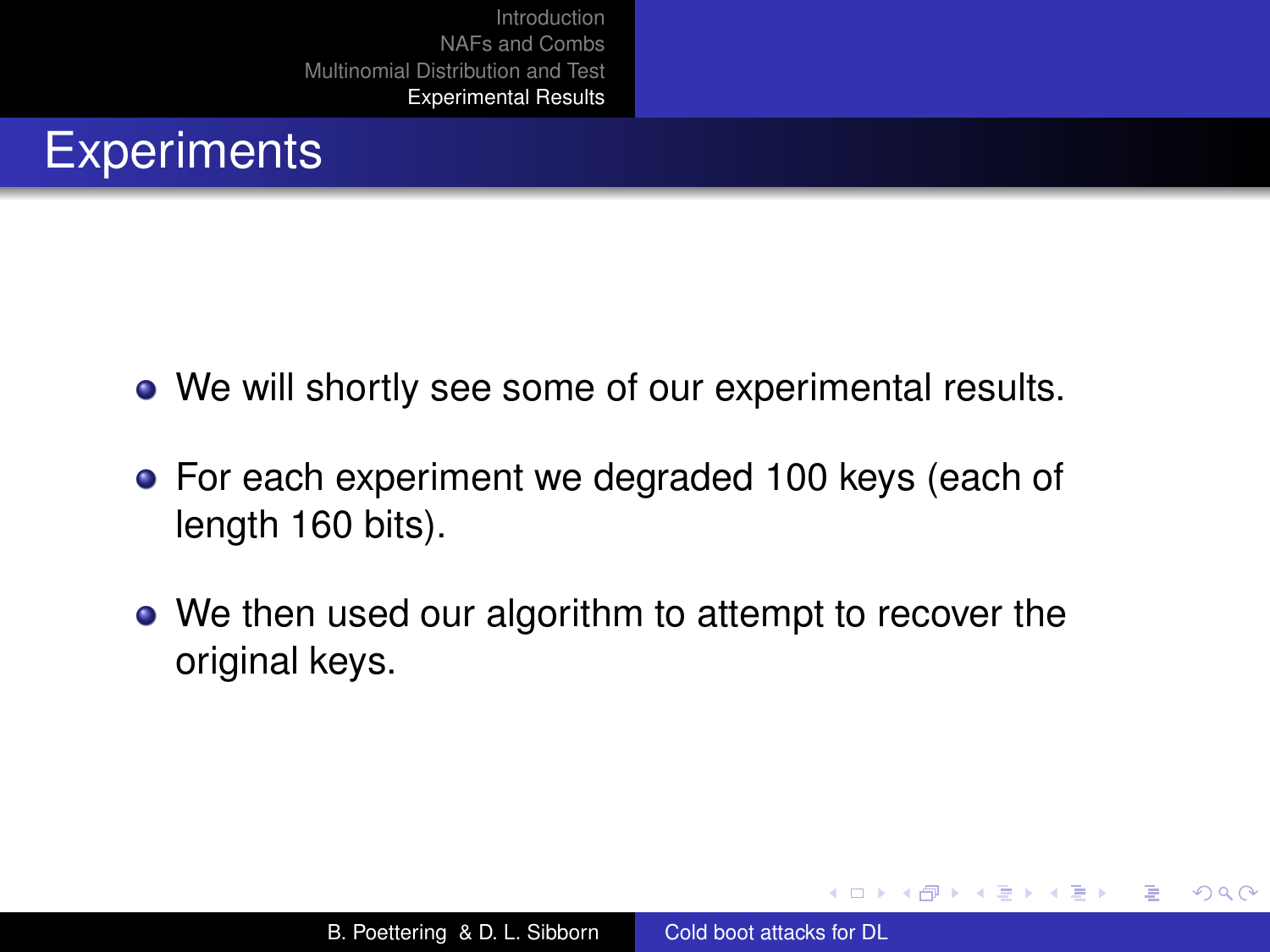OpenSSL (NAF) Experiments

• For these experiments we set  $\alpha = 0.001$ . (N.B. There are several extra parameters to the algorithm that are not displayed here.)

|                                               | $0.15$ $\mid$ 0.2 |      | $\vert$ 0.25 | 0.3  |
|-----------------------------------------------|-------------------|------|--------------|------|
| Predicted Success   0.15   0.15   0.02   0.01 |                   |      |              | 0.01 |
| <b>Success</b>                                |                   | 0.07 | 0.06         | 0.04 |



イロメ イ押 メイヨメ イヨメ

B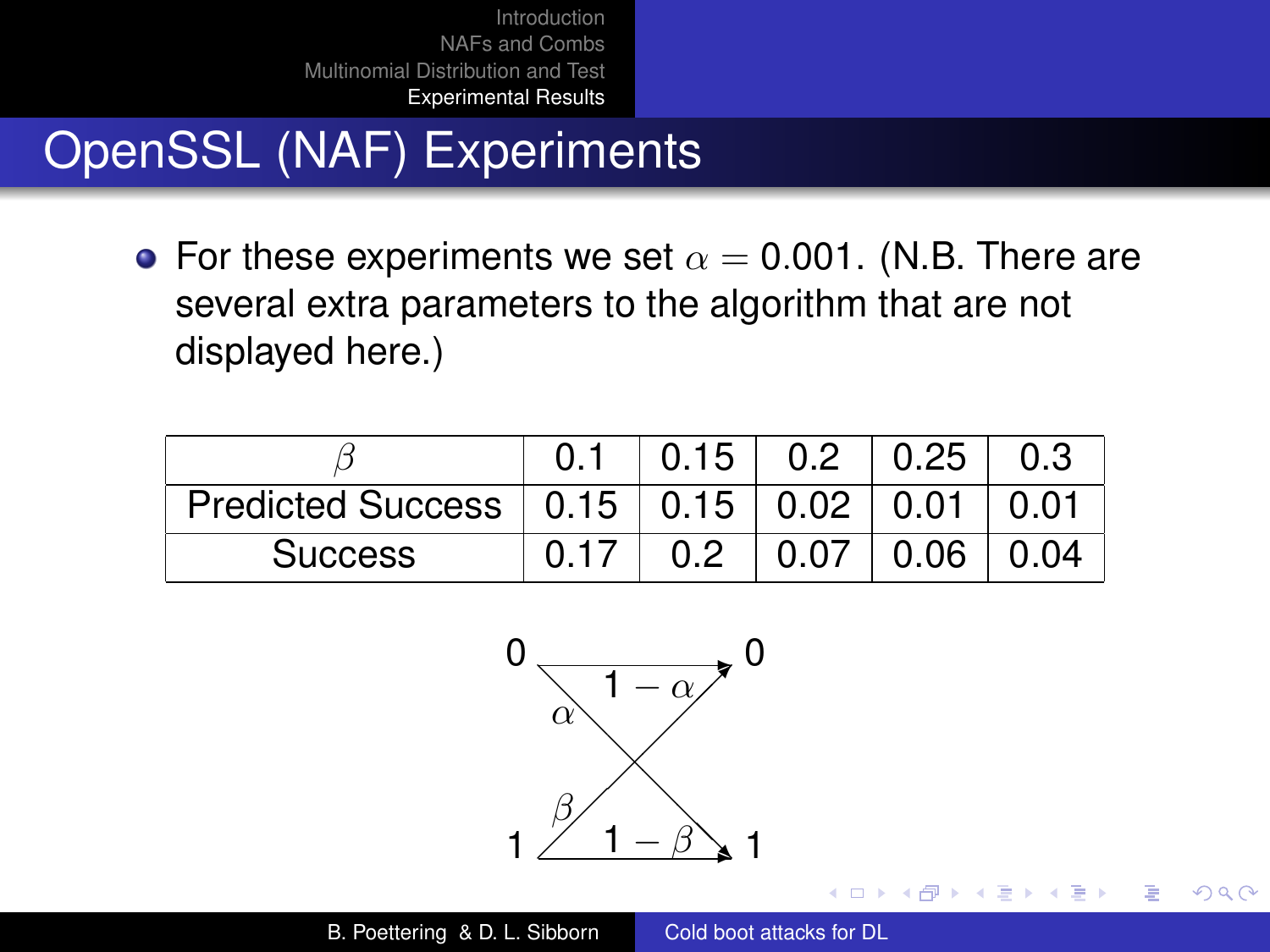PolarSSL (comb) Experiments

• For these experiments we set  $\alpha = 0.001$ . (N.B. There are several extra parameters to the algorithm that are not displayed here.)

|                                               | 0.01 | $\vert$ 0.03 $\vert$ 0.06 $\vert$ 0.08 |      |      |      |
|-----------------------------------------------|------|----------------------------------------|------|------|------|
| Predicted Success   0.73   0.17   0.04   0.01 |      |                                        |      |      | 0.01 |
| <b>Success</b>                                | 0.81 | 0.6                                    | 0.55 | 0.37 | 0.08 |



イロメ イ押 メイヨメ イヨメ

B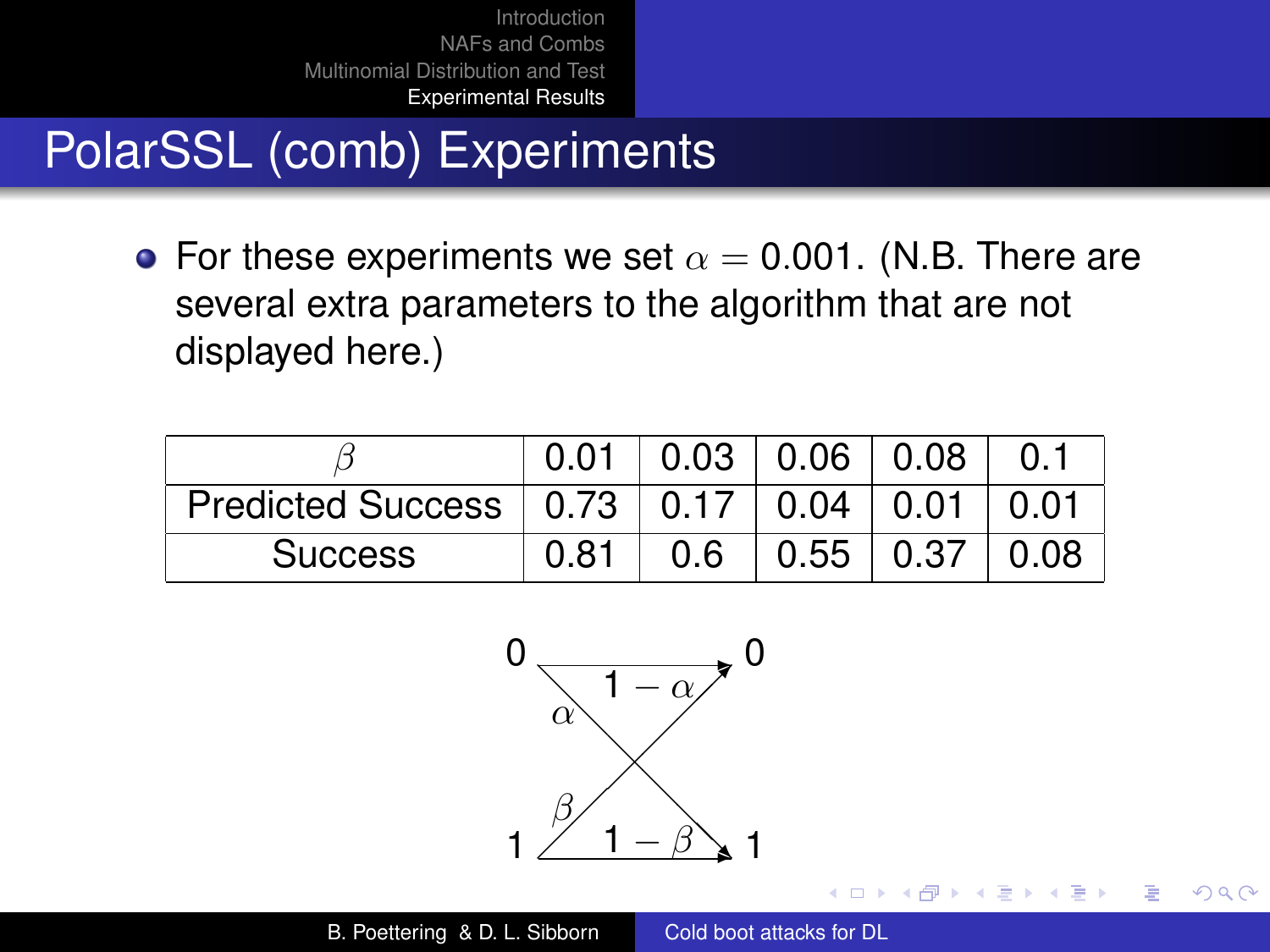# Predicted Success vs Actual Success

- There is sometimes a big discrepancy between the predicted success and the observed success!
- The predicted success is based on the chi-squared distribution.
- **Recall that the distribution of the multinomial test** converges to the chi-squared distribution.
- For small sample sizes, the convergence is poor.
- Due to the probabilities used in our model (i.e.,  $\alpha = 0.001$ ), the chi-squared test is providing a lower bound on the success of our algorithm.

イロメ イ押 メイヨメ イヨメ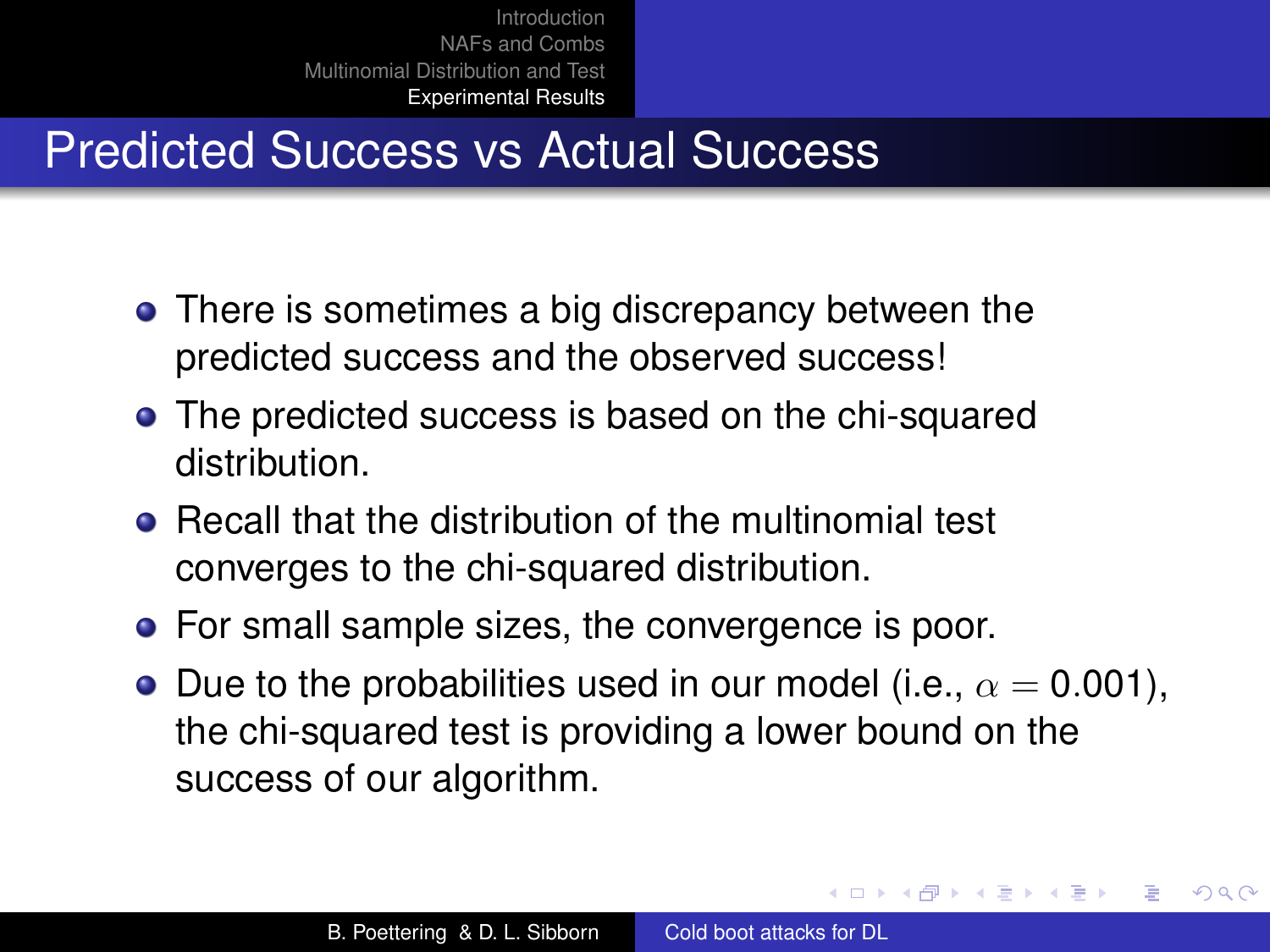### $0 \rightarrow 1$  vs  $1 \rightarrow 0$  region

- Recall that portions of memory are either  $0 \rightarrow 1$  or  $1 \rightarrow 0$ .
- In previous cold boot attacks, the targeted private keys have an (approximately) uniform distribution of 1 bits and 0 bits.
- Hence, the key-recovery algorithms work equally well in each region.
- For the PolarSSL comb, there are slightly more 1s than 0s, but this will make a negligible difference to the algorithm.

**≮ロト ⊀ 何 ト ⊀ ヨ ト ⊀ ヨ ト**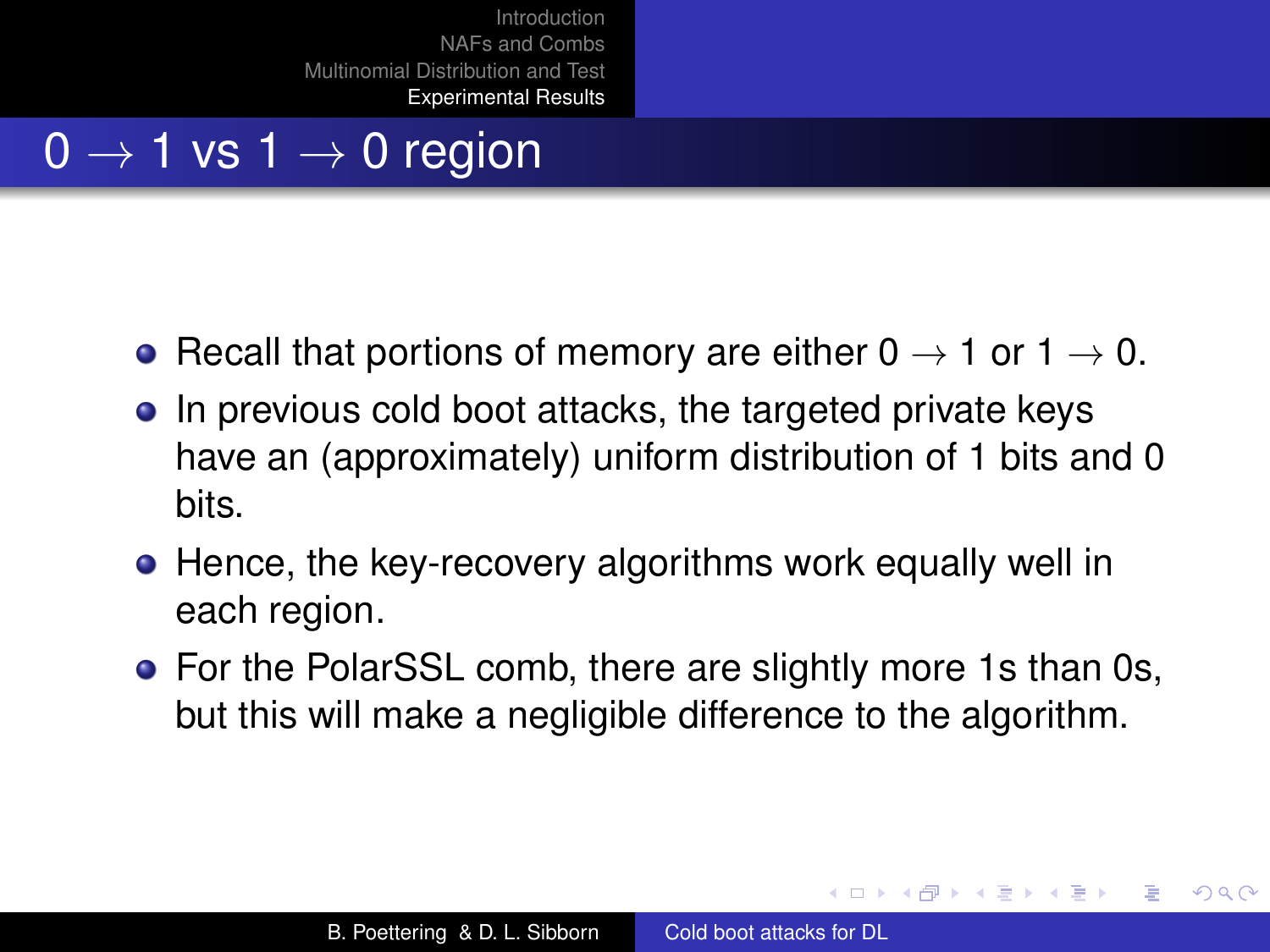### $0 \rightarrow 1$  vs  $1 \rightarrow 0$

- For the OpenSSL NAF, there are many more 0s than 1s.
- Theoretically, the success of the algorithm is independent of whether we are in a  $0 \rightarrow 1$  or  $1 \rightarrow 0$  region.
- However, in practice the success will be affected (because different regions will result in different rates of convergence to the chi-squared statistic).
- It will also affect the running time of the algorithm.
- In a  $0 \rightarrow 1$  region, the running-time will be much longer.

イロメ イ押 メイヨメ イヨメ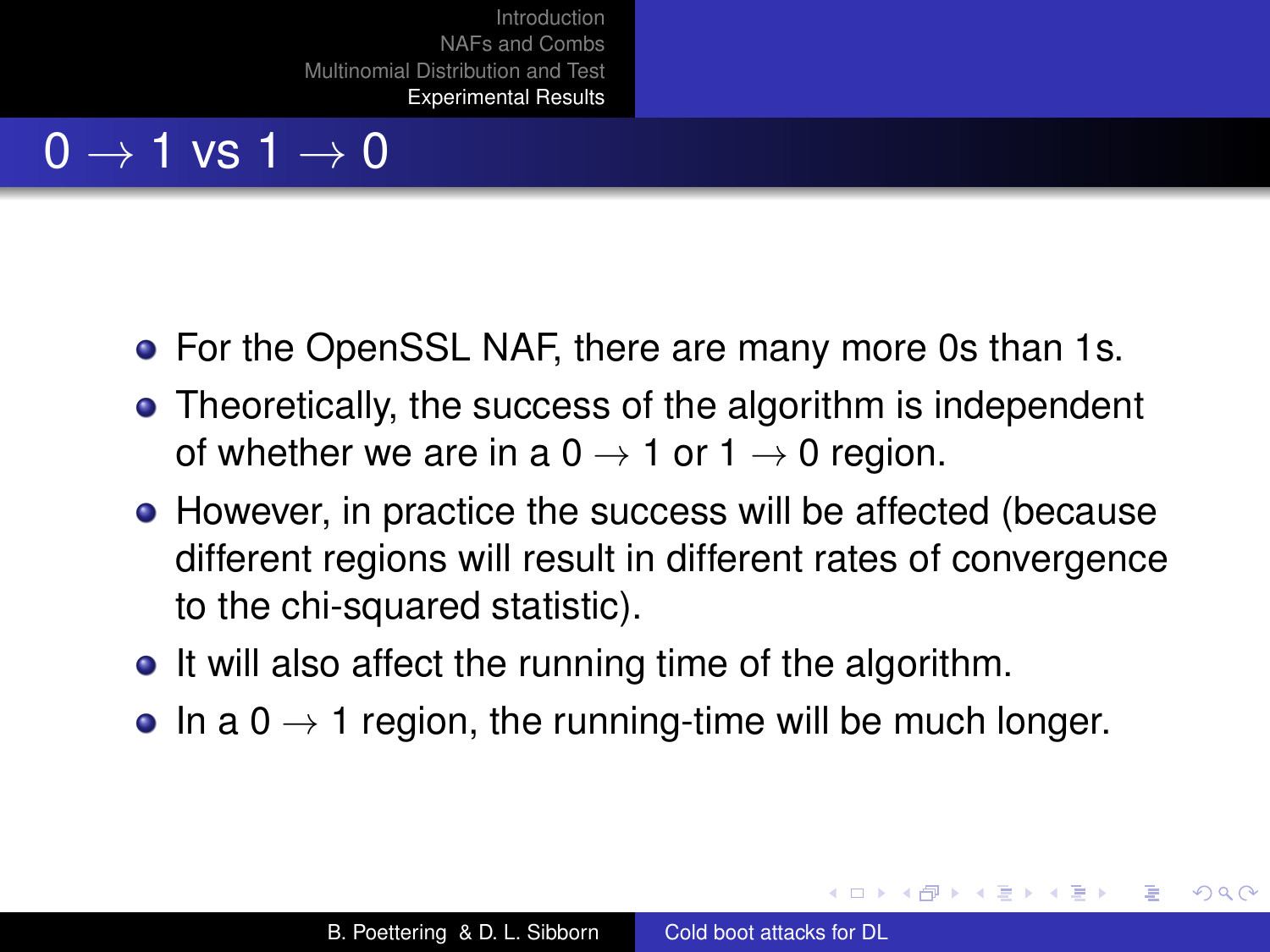### Open Problems

- Bound the running-time of the algorithm.
- Bound the probability of a Type II error for the multinomial test.
	- This requires assumptions regarding the distribution of incorrect solutions.
	- In the RSA setting there is a conjecture regarding this distribution, and this would allow us to bound the running-time of the algorithm (but not the running-time of our DL algorithm).

K ロ ⊁ K 何 ≯ K ヨ ⊁ K ヨ ⊁